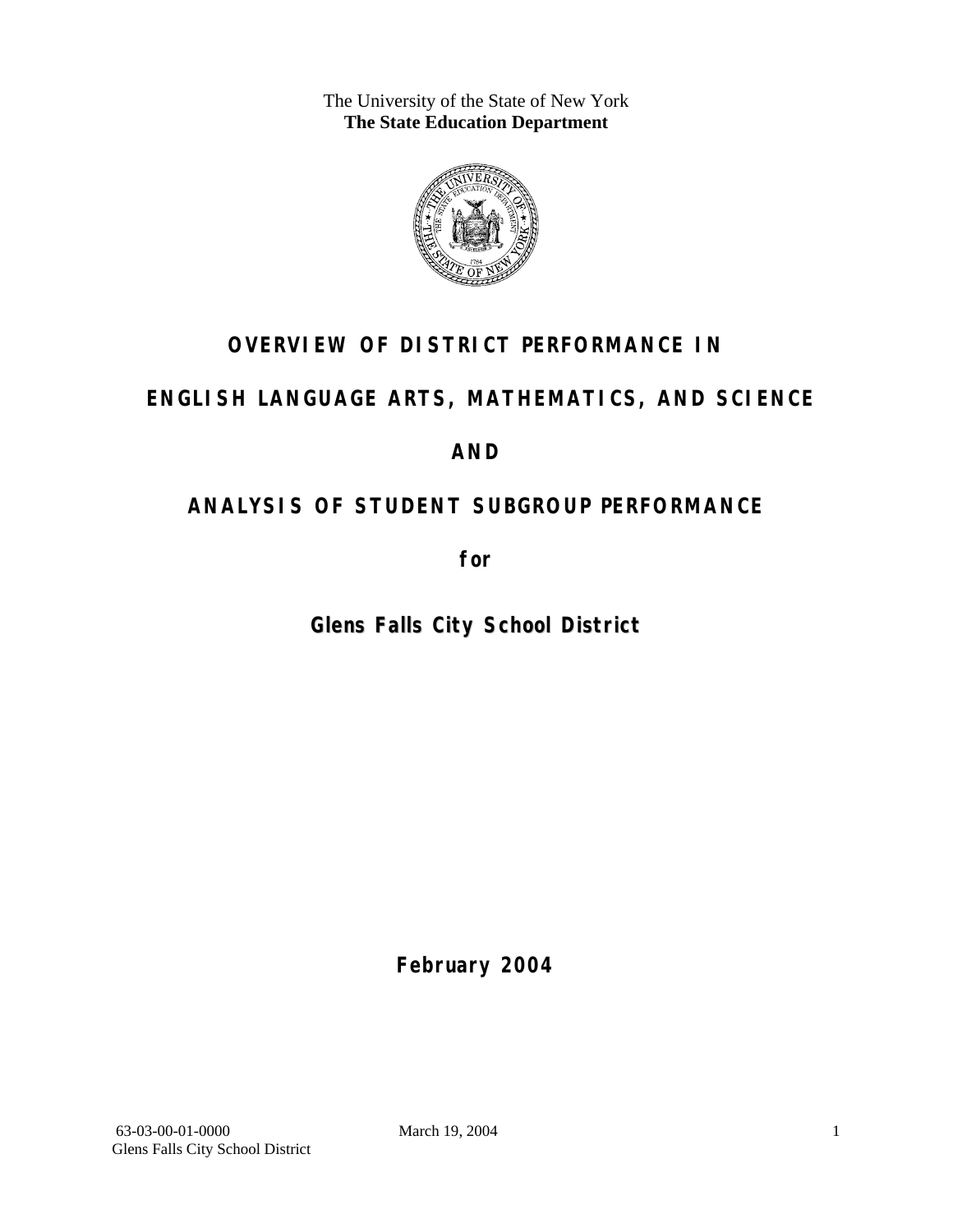#### **THE UNIVERSITY OF THE STATE OF NEW YORK**

#### **Regents of The University**

| Tonawanda             |
|-----------------------|
| <b>Hollis</b>         |
| Staten Island         |
| New Rochelle          |
| Peru                  |
| Huntington            |
| <b>North Syracuse</b> |
| New York              |
| <b>Belle Harbor</b>   |
| Buffalo               |
| Hartsdale             |
| Albany                |
| <b>Bronx</b>          |
| New York              |
| <b>Binghamton</b>     |
| Rochester             |

#### **President of The University and Commissioner of Education**

RICHARD P. MILLS

**Deputy Commissioner for Elementary, Middle, Secondary and Continuing Education**  JAMES A. KADAMUS

#### **Coordinator, School Operations and Management Services**

CHARLES SZUBERLA

#### **Coordinator, Information and Reporting Services**

MARTHA P. MUSSER

The State Education Department does not discriminate on the basis of age, color, religion, creed, disability, marital status, veteran status, national origin, race, gender, genetic predisposition or carrier status, or sexual orientation in its educational programs, services and activities. Portions of this publication can be made available in a variety of formats, including braille, large print or audio tape, upon request. Inquiries concerning this policy of nondiscrimination should be directed to the Department's Office for Diversity, Ethics, and Access, Room 530, Education Building, Albany, NY 12234. **Requests for additional copies of this publication may be made by contacting the Publications Sales Desk, Room 309, Education Building, Albany, NY 12234.** 

Please address all correspondence about this report that is not related to data corrections to:

*School Report Card Coordinator Information and Reporting Services Team New York State Education Department Room 863 EBA 89 Washington Avenue Albany, NY 12234*  E-mail: *RPTCARD@mail.nysed.gov*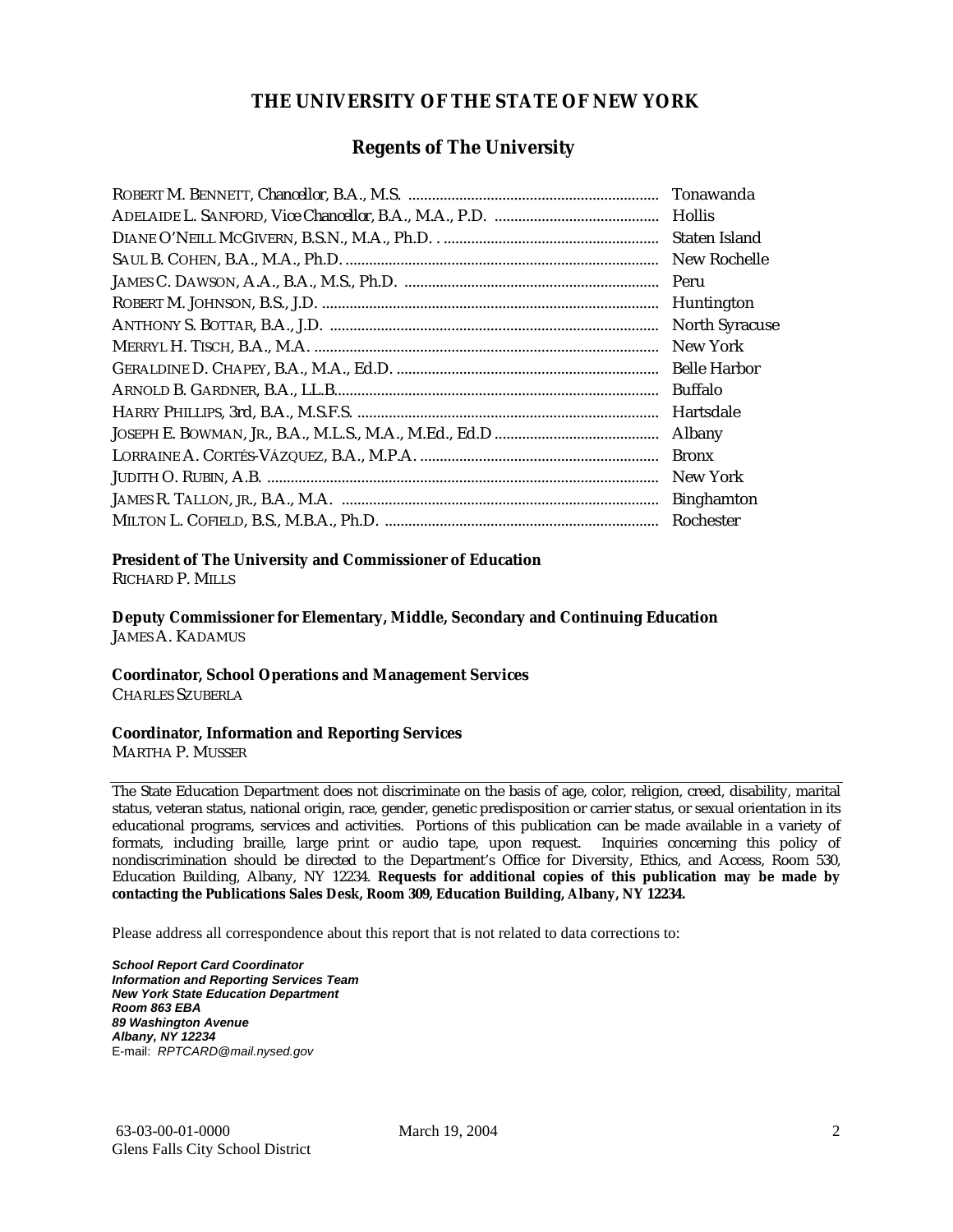The *New York State District Report Card* is an important part of the Board of Regents effort to raise learning standards for all students. It provides information to the public on student performance and other measures of district performance. Knowledge gained from the district report card on a district's strengths and weaknesses can be used to improve instruction and services to students.

The *New York State District Report Card* consists of three parts: the *Overview of District Performance in English Language Arts, Mathematics, and Science and Analysis of Student Subgroup Performance,* the *Comprehensive Information Report,* and the *District Accountability Report*. The *Overview and Analysis* presents performance data on measures required by the federal No Child Left Behind Act: English, mathematics, science, and graduation rate. Performance data on other State assessments can be found in the *Comprehensive Information Report*. The *District Accountability Report* provides information as to whether a district is making adequate progress toward enabling all students to achieve proficiency in English and mathematics.

State assessments are designed to help ensure that all students reach high learning standards. They show whether students are getting the foundation knowledge they need to succeed at the elementary, middle, and commencement levels and beyond. The State requires that students who are not making appropriate progress toward the standards receive academic intervention services.

In the *Overview*, performance on the elementary- and middle-level assessments in English language arts and mathematics and on the middle-level science test is reported in terms of mean scores and the percentage of students scoring at each of the four levels. These levels indicate performance on the standards from seriously deficient to advanced proficiency. Performance on the elementary-level science test is reported in terms of mean scores and the percentage of students making appropriate progress. Regents examination scores are reported in four score ranges. Scores of 65 to 100 are passing; scores of 55 to 64 earn credit toward a local diploma (with the approval of the local board of education). Though each elementary- and middle-level assessment is administered to students in a specific grade, secondary-level assessments are taken by students when they complete the coursework for the core curriculum. Therefore, the performance of students at the secondary level is measured for a student cohort rather than a group of students at a particular grade level. Students are grouped in cohorts according to the year in which they first entered grade 9.

The assessment data in the *Overview and Analysis* are for all tested students in the district, including general-education students and students with disabilities. In the *Overview*, each district's performance is compared with that of all public schools statewide. In the *Analysis*, performance is disaggregated by race/ethnicity, disability status, gender, LEP status, income level, and migrant status.

Explanations of terms referred to or symbols used in this part of the district report card may be found in the glossary on the last page. Further information on the district report card may be found in the guide, *Understanding Your School Report Card: February 2004*, available on the Information and Reporting Services Web site at www.emsc.nysed.gov/irts.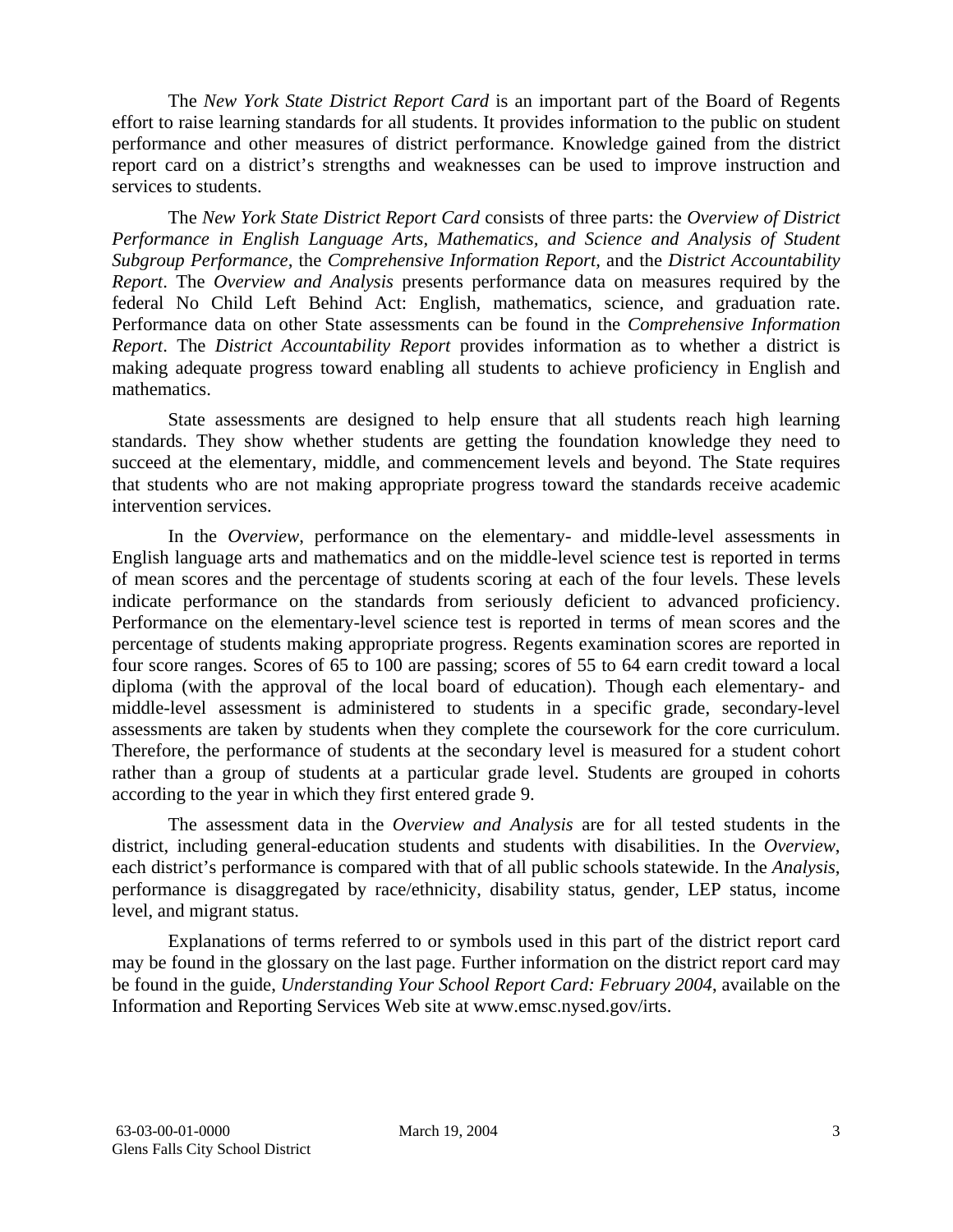# **Overview of District Performance in English Language Arts, Mathematics, and Science**

## **District Profile**

| Superintendent:<br>Thomas F. Mcgowan |             | Phone: | (518)792-1212             |
|--------------------------------------|-------------|--------|---------------------------|
| ∣ Organization                       | Grade Range |        | <b>Student Enrollment</b> |
| $2002 - 03$                          | <b>NA</b>   |        | 2607                      |

| 2001–02 District-wide Total Expenditure per Pupil      | \$9.938  |
|--------------------------------------------------------|----------|
| 2001-02 NYS Public Schools Total Expenditure per Pupil | \$12.265 |

#### **2002–03 Percentage of Core Classes Taught by Highly Qualified Teachers\***

| <b>Number of Core</b><br><b>Classes</b> | <b>Percent Taught</b><br>by Highly<br>Qualified<br><b>Teachers</b> |
|-----------------------------------------|--------------------------------------------------------------------|
| 532                                     | 97%                                                                |
|                                         |                                                                    |

\*For the 2002-03 school year, SED is reporting that teachers of core classes are highly qualified if they are certified to teach those classes. However, No Child Left Behind (NCLB) imposes requirements beyond certification for some teachers to be considered highly qualified. In future years, when New York State uses the NCLB criteria for reporting, certified teachers must fulfill all NCLB requirements to be counted as highly qualified.

#### **2002–03 Percentage of Teachers with No Valid Teaching Certificate\***

| Number of<br><b>Teachers</b> | <b>Percent with No</b><br><b>Valid Teaching</b><br><b>Certificate</b> |
|------------------------------|-----------------------------------------------------------------------|
| 215                          | 1%                                                                    |

\*This count includes teachers with temporary licenses who do not have a valid permanent, provisional, or transitional teaching certificate.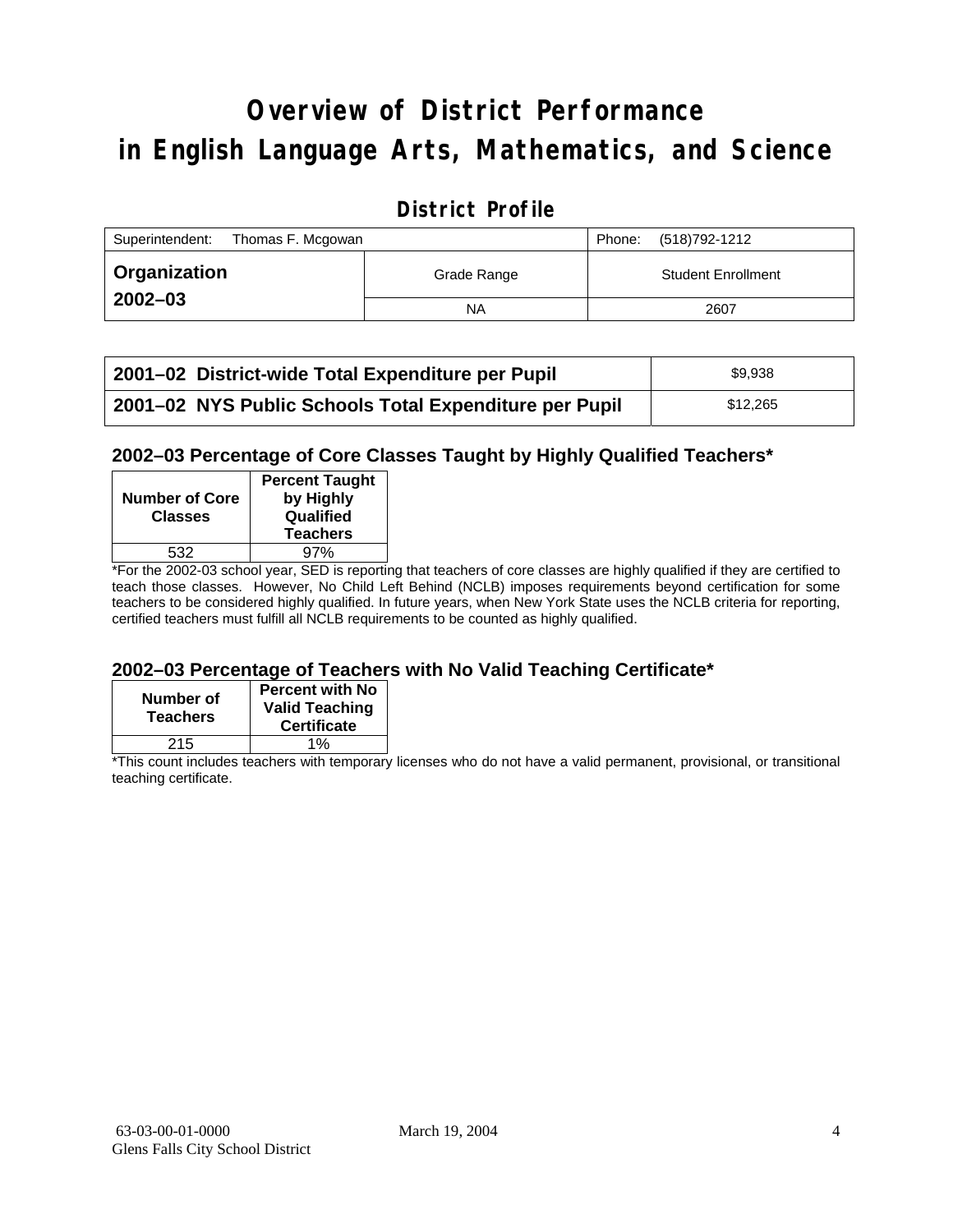English Language Arts



| <b>Counts of Students Tested</b>              |                    |                    |                    |                    |              |                   |
|-----------------------------------------------|--------------------|--------------------|--------------------|--------------------|--------------|-------------------|
| <b>Performance at</b><br><b>This District</b> | Level 1<br>455-602 | Level 2<br>603-644 | Level 3<br>645-691 | Level 4<br>692-800 | <b>Total</b> | <b>Mean Score</b> |
| Jan-Feb 2001                                  |                    | 37                 | 90                 | 48                 | 183          | 669               |
| Jan-Feb 2002                                  |                    | 50                 | 88                 | 50                 | 196          | 667               |
| Feb 2003                                      |                    | 36                 | 81                 | 73                 | 192          | 677               |

|         | Elementary-Level English Language Arts Levels — Listening, Reading, and Writing Standards                     |  |  |  |  |  |
|---------|---------------------------------------------------------------------------------------------------------------|--|--|--|--|--|
| Level 4 | These students <b>exceed the standards</b> and are moving toward high performance on the Regents examination. |  |  |  |  |  |
| Level 3 | These students meet the standards and, with continued steady growth, should pass the Regents examination.     |  |  |  |  |  |
| Level 2 | These students <b>need extra help</b> to meet the standards and pass the Regents examination.                 |  |  |  |  |  |
| Level 1 | These students have serious academic deficiencies.                                                            |  |  |  |  |  |

**Performance of Limited English Proficient Students Taking the New York State English as a Second Language Achievement Test (NYSESLAT) as the Measure of English Language Arts Achievement**

| Grade 4 | <b>Number</b><br><b>Tested</b> | Level 1 | Level 2 | Level 3 | Level 4 |
|---------|--------------------------------|---------|---------|---------|---------|
| 2003    |                                |         |         |         |         |

**Performance of Students with Severe Disabilities on the New York State Alternate Assessment (NYSAA) in English** 

| <b>Elementary Level</b> | <b>Number</b><br>Tested | AA-Level | AA-Level 2 | AA-Level 3 | AA-Level 4 |
|-------------------------|-------------------------|----------|------------|------------|------------|
| $2002 - 03$             |                         |          |            |            |            |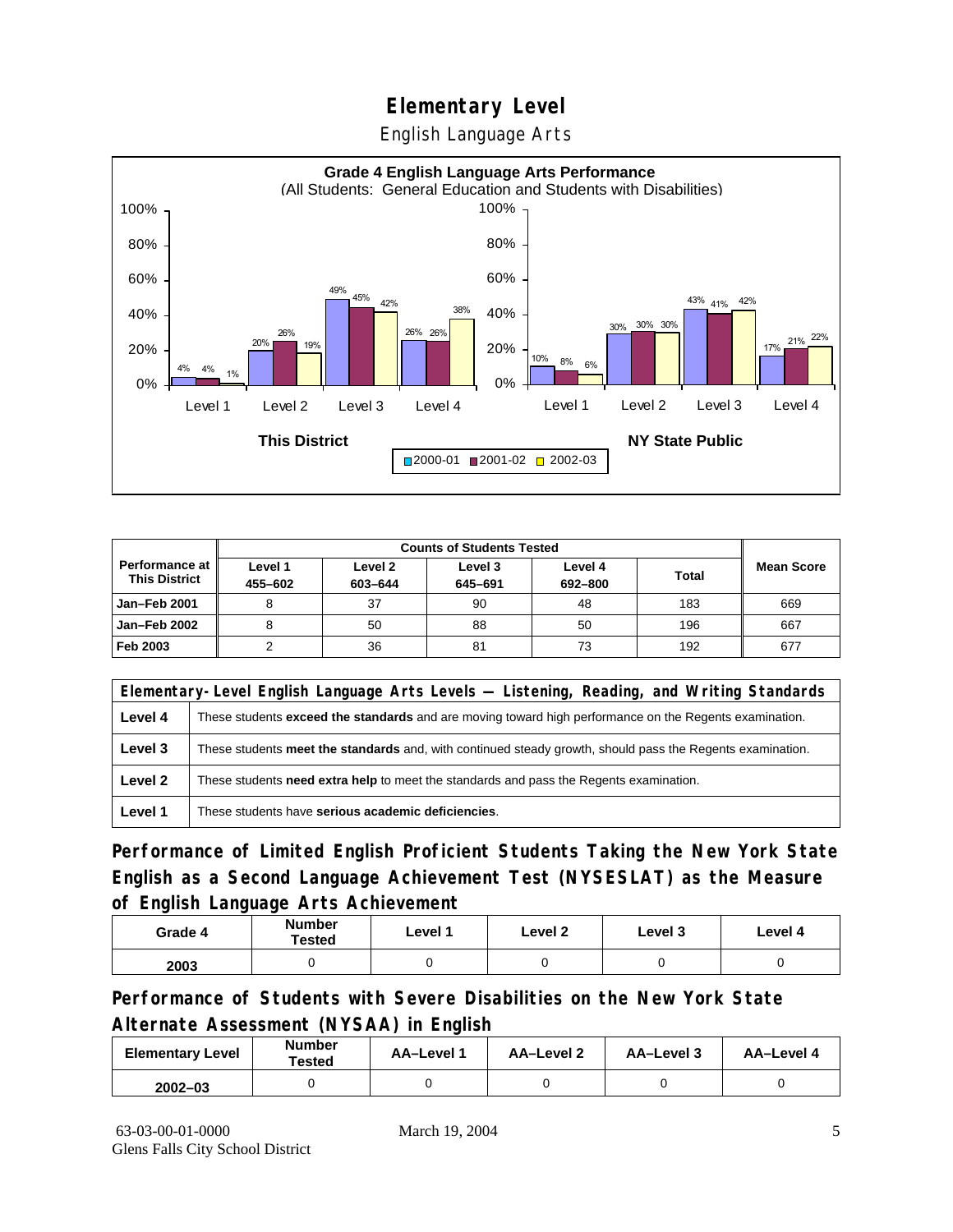#### **Mathematics**



| <b>Counts of Students Tested</b>         |                    |                    |                    |                    |              |            |
|------------------------------------------|--------------------|--------------------|--------------------|--------------------|--------------|------------|
| Performance at I<br><b>This District</b> | Level 1<br>448-601 | Level 2<br>602-636 | Level 3<br>637-677 | Level 4<br>678-810 | <b>Total</b> | Mean Score |
| May 2001                                 |                    | 22                 | 91                 | 67                 | 185          | 669        |
| May 2002                                 |                    | 54                 | 96                 | 43                 | 196          | 656        |
| May 2003                                 |                    | 18                 | 103                | 66                 | 190          | 668        |

|         | Elementary-Level Mathematics Levels -                                                                         |  |  |  |  |
|---------|---------------------------------------------------------------------------------------------------------------|--|--|--|--|
|         | Knowledge, Reasoning, and Problem-Solving Standards                                                           |  |  |  |  |
| Level 4 | These students <b>exceed the standards</b> and are moving toward high performance on the Regents examination. |  |  |  |  |
| Level 3 | These students meet the standards and, with continued steady growth, should pass the Regents examination.     |  |  |  |  |
| Level 2 | These students need extra help to meet the standards and pass the Regents examination.                        |  |  |  |  |
| Level 1 | These students have serious academic deficiencies.                                                            |  |  |  |  |

## **Performance of Students with Severe Disabilities on the New York State Alternate Assessment (NYSAA) in Mathematics**

| <b>Elementary Level</b> | <b>Number</b><br>Tested | AA-Level 1 | AA-Level 2 | AA-Level 3 | AA-Level 4 |
|-------------------------|-------------------------|------------|------------|------------|------------|
| $2002 - 03$             |                         |            |            |            |            |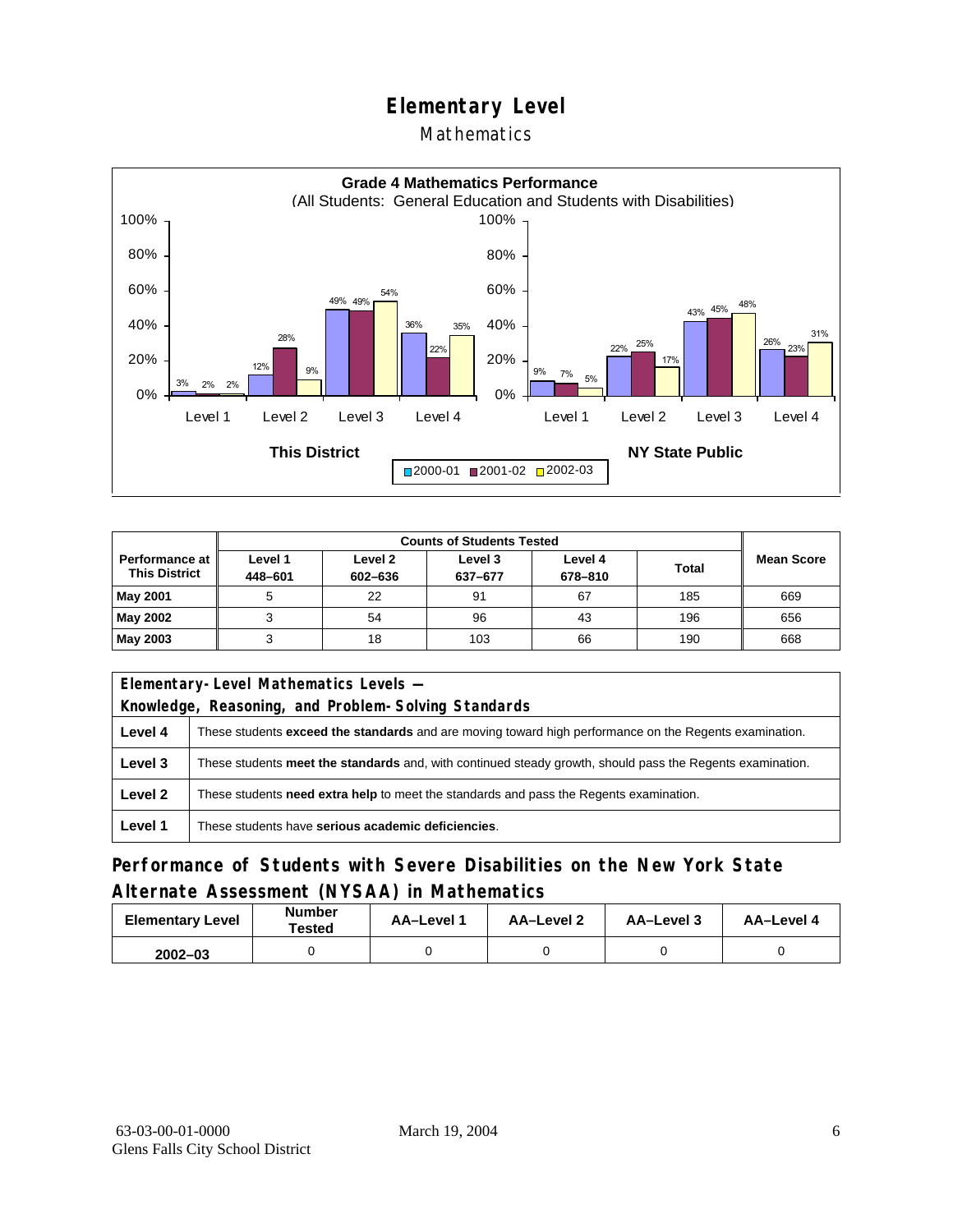Science Multiple-Choice



**All Students** 

|          |     | Number Tested   Number Above SDL   Mean Score |    |
|----------|-----|-----------------------------------------------|----|
| May 2001 | 176 | 158                                           | 37 |
| May 2002 | 194 | 167                                           | 36 |
| May 2003 | 190 | 165                                           | 37 |

| Grade 4 Science - Knowledge, Reasoning, and Problem-Solving Standards |                                                                                                                                                                                                                                          |  |  |  |  |
|-----------------------------------------------------------------------|------------------------------------------------------------------------------------------------------------------------------------------------------------------------------------------------------------------------------------------|--|--|--|--|
| <b>Multiple-Choice</b><br><b>Test Component</b>                       | This component contains 45 multiple-choice questions based upon the New York State Elementary<br>Science Syllabus and referenced to the New York State Learning Standards for Mathematics, Science<br>and Technology (Elementary Level). |  |  |  |  |
| <b>State Designated</b><br>Level (SDL)                                | Students who correctly answer fewer than 30 of the 45 questions of the multiple-choice test component<br>must receive academic intervention services in the following term of instruction.                                               |  |  |  |  |
| <b>Mean Scores</b>                                                    | For the multiple-choice test component, the mean score is the average number of correct answers for<br>students tested. If all tested students answered all questions correctly, this score would be 45.                                 |  |  |  |  |

# **Elementary Level**

#### Science Performance Test

The elementary-level science test is composed of two sections, the multiple-choice section (described above) and the performance test. The performance test is not used to determine the need for academic intervention services or for accountability purposes because not all students are administered the same three tasks.

| <b>All Students</b>                       |     |    |  |  |  |  |
|-------------------------------------------|-----|----|--|--|--|--|
| <b>Number Tested</b><br><b>Mean Score</b> |     |    |  |  |  |  |
| May 2001                                  | 171 | 38 |  |  |  |  |
| May 2002                                  | 188 | 36 |  |  |  |  |
| <b>May 2003</b><br>36<br>183              |     |    |  |  |  |  |

### **Performance of Students with Severe Disabilities on the New York State Alternate Assessment (NYSAA) in Science**

| <b>Elementary Level</b> | <b>Number</b><br>Tested | AA-Level | <b>AA-Level 2</b> | AA-Level 3 | AA-Level 4 |
|-------------------------|-------------------------|----------|-------------------|------------|------------|
| $2002 - 03$             |                         |          |                   |            |            |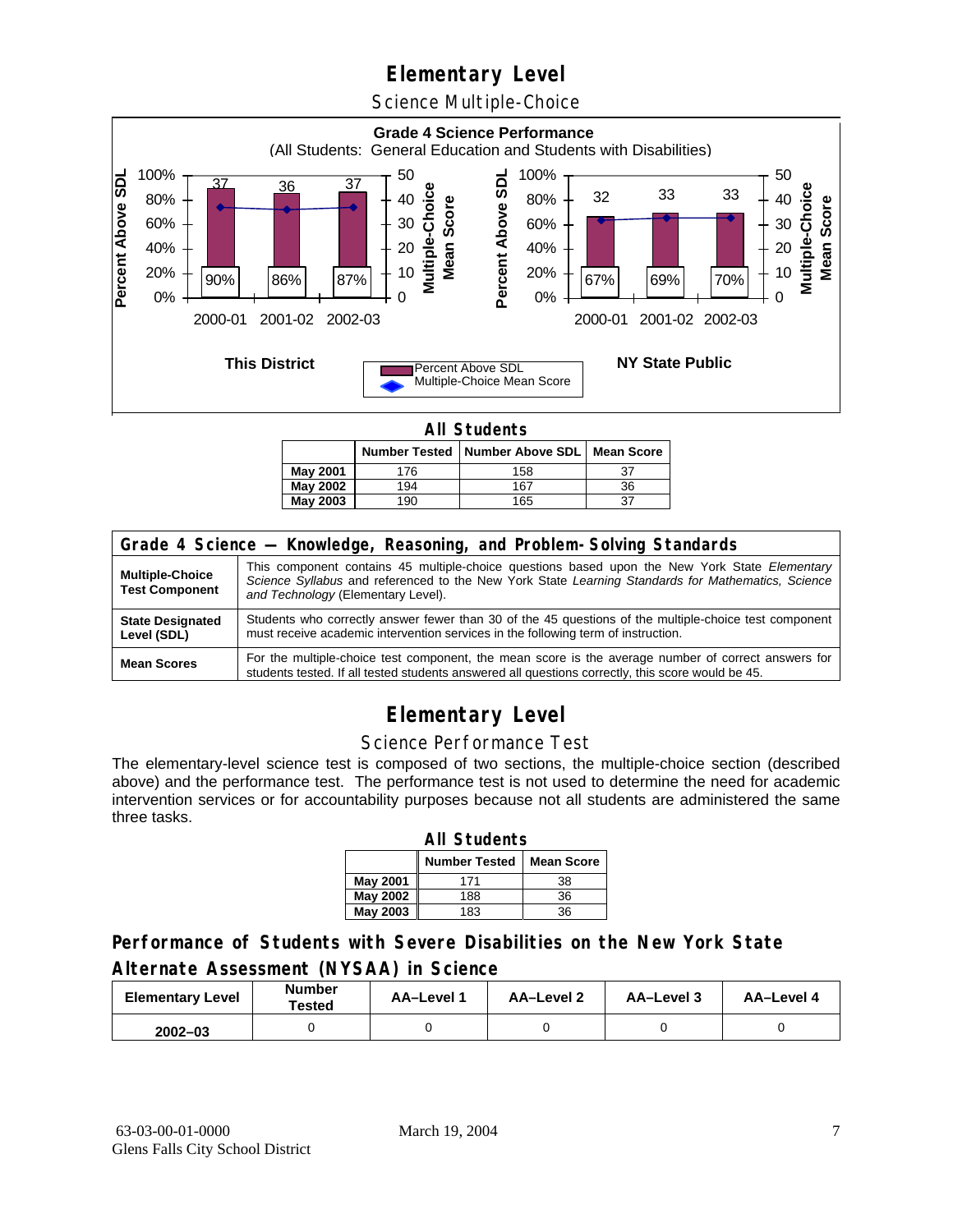English Language Arts



|                                               |                    | <b>Counts of Students Tested</b> |                    |                    |       |                   |  |  |
|-----------------------------------------------|--------------------|----------------------------------|--------------------|--------------------|-------|-------------------|--|--|
| <b>Performance at</b><br><b>This District</b> | Level 1<br>527-661 | Level 2<br>662-700               | Level 3<br>701-738 | Level 4<br>739-830 | Total | <b>Mean Score</b> |  |  |
| May 2001                                      | 28                 | 93                               | 87                 | 35                 | 243   | 703               |  |  |
|                                               | Level 1<br>527-659 | Level 2<br>660-698               | Level 3<br>699-737 | Level 3<br>738-830 | Total |                   |  |  |
| <b>March 2002</b>                             | 16                 | 92                               | 91                 | 38                 | 237   | 704               |  |  |
|                                               | Level 1<br>527-657 | Level 2<br>658-696               | Level 3<br>697-736 | Level 4<br>737-830 | Total |                   |  |  |
| January 2003                                  | 16                 | 98                               | 94                 | 34                 | 242   | 699               |  |  |

|         | Middle-Level English Language Arts Levels — Listening, Reading, and Writing Standards                         |  |  |  |  |
|---------|---------------------------------------------------------------------------------------------------------------|--|--|--|--|
| Level 4 | These students <b>exceed the standards</b> and are moving toward high performance on the Regents examination. |  |  |  |  |
| Level 3 | These students meet the standards and, with continued steady growth, should pass the Regents examination.     |  |  |  |  |
| Level 2 | These students <b>need extra help</b> to meet the standards and pass the Regents examination.                 |  |  |  |  |
| Level 1 | These students have serious academic deficiencies.                                                            |  |  |  |  |

**Performance of Limited English Proficient Students Taking the New York State English as a Second Language Achievement Test (NYSESLAT) as the Measure of English Language Arts Achievement**

| Grade 8 | <b>Number</b><br>Tested | Level 1 | Level 2 | Level 3 | Level 4 |
|---------|-------------------------|---------|---------|---------|---------|
| 2003    |                         |         |         |         |         |

**Performance of Students with Severe Disabilities on the New York State Alternate Assessment (NYSAA) in English** 

| Grade 8     | Number<br>Tested | AA-Level 1 | AA-Level 2 | AA-Level 3 | AA-Level 4 |
|-------------|------------------|------------|------------|------------|------------|
| $2002 - 03$ |                  |            |            |            |            |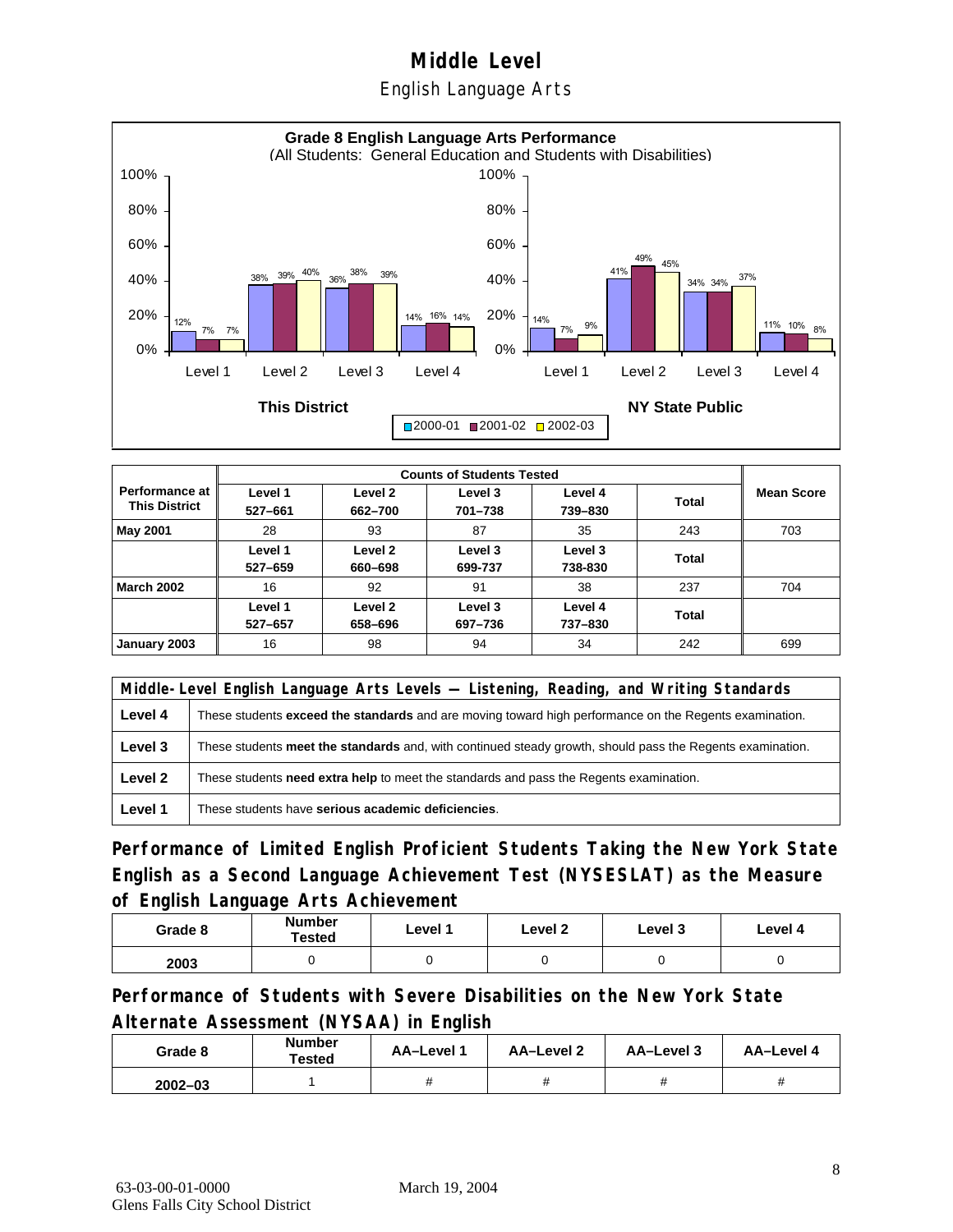#### Mathematics



|                                        |                    | <b>Counts of Students Tested</b> |                    |                    |              |                   |
|----------------------------------------|--------------------|----------------------------------|--------------------|--------------------|--------------|-------------------|
| Performance at<br><b>This District</b> | Level 1<br>517-680 | Level 2<br>681-715               | Level 3<br>716-759 | Level 4<br>760-882 | <b>Total</b> | <b>Mean Score</b> |
| <b>May 2001</b>                        | 45                 | 65                               | 104                | 29                 | 243          | 714               |
| May 2002                               | 31                 | 76                               | 90                 | 51                 | 248          | 724               |
| May 2003                               | 30                 | 96                               | 96                 | 23                 | 245          | 715               |

|         | Middle-Level Mathematics Levels — Knowledge, Reasoning, and Problem-Solving Standards                         |  |  |  |  |
|---------|---------------------------------------------------------------------------------------------------------------|--|--|--|--|
| Level 4 | These students <b>exceed the standards</b> and are moving toward high performance on the Regents examination. |  |  |  |  |
| Level 3 | These students meet the standards and, with continued steady growth, should pass the Regents examination.     |  |  |  |  |
| Level 2 | These students <b>need extra help</b> to meet the standards and pass the Regents examination.                 |  |  |  |  |
| Level 1 | These students have serious academic deficiencies.                                                            |  |  |  |  |

### **Performance of Students with Severe Disabilities on the New York State Alternate Assessment (NYSAA) in Mathematics**

| <b>Middle Level</b> | <b>Number</b><br>Tested | AA-Level | AA-Level 2 | AA-Level 3 | AA-Level 4 |
|---------------------|-------------------------|----------|------------|------------|------------|
| $2002 - 03$         |                         |          |            |            |            |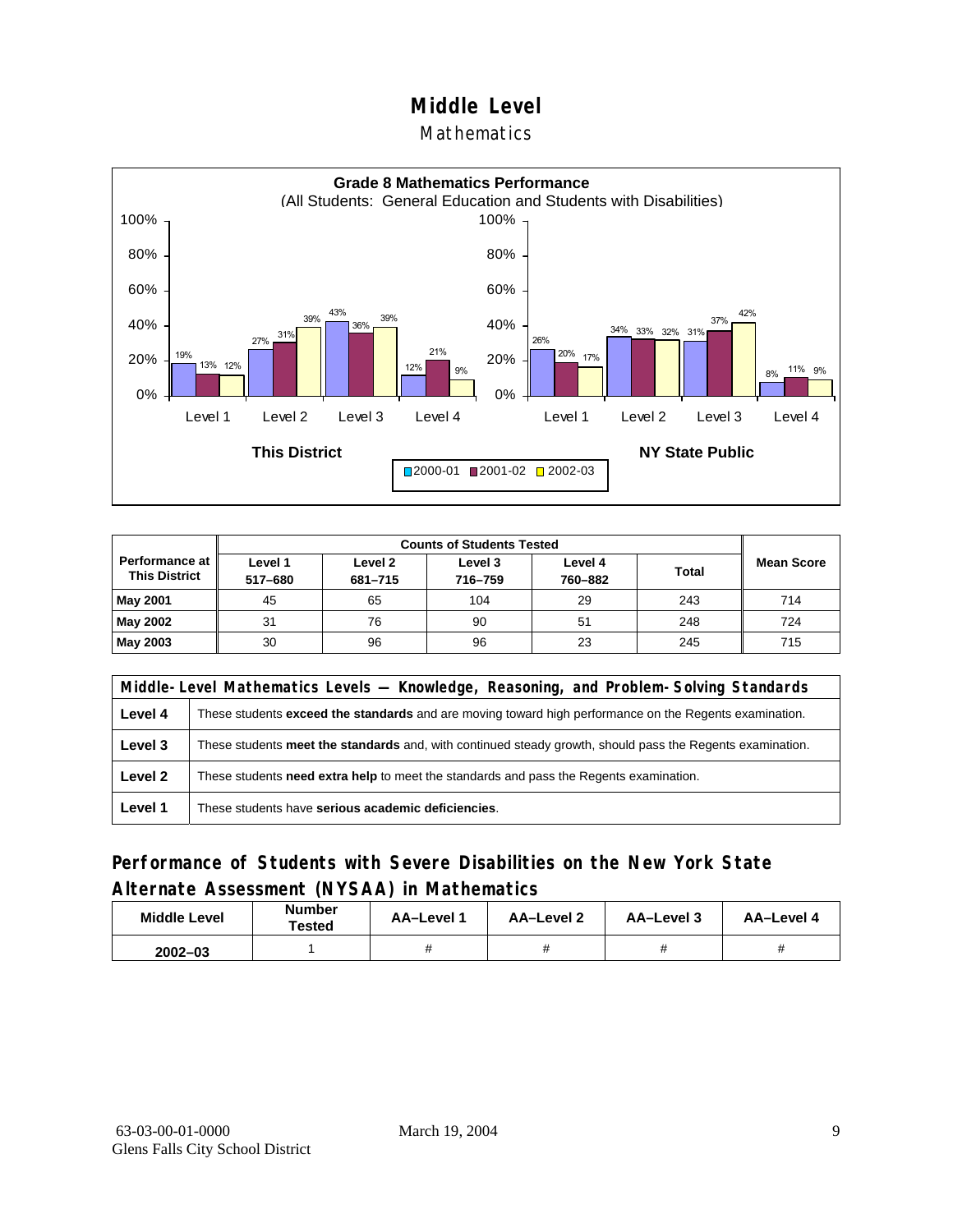#### **Science**



| <b>Performance at This District</b> |                             |         |         |         |         |       |                   |
|-------------------------------------|-----------------------------|---------|---------|---------|---------|-------|-------------------|
|                                     |                             | Level 1 | Level 2 | Level 3 | Level 4 | Total | <b>Mean Score</b> |
| <b>June 2002</b>                    | <b>Middle-Level Science</b> |         | 15      | 86      | 126     | 231   | 82                |
|                                     | <b>Regents Science</b>      |         |         |         |         |       |                   |
| January/                            | <b>Middle-Level Science</b> |         | 19      | 104     | 109     | 235   | 81                |
|                                     | June 2003   Regents Science |         |         |         |         |       |                   |

|         | Middle-Level Science Levels — Knowledge, Reasoning, and Problem-Solving Standards*                                                                                                             |  |  |  |  |  |  |  |
|---------|------------------------------------------------------------------------------------------------------------------------------------------------------------------------------------------------|--|--|--|--|--|--|--|
| Level 4 | These students exceed the standards on the middle-level science test and are moving toward high performance<br>on the Regents examinations or score 85-100 on a Regents science examination.   |  |  |  |  |  |  |  |
| Level 3 | These students meet the standards on the middle-level science test and, with continued steady growth, should<br>pass the Regents examinations or score 65–84 on a Regents science examination. |  |  |  |  |  |  |  |
| Level 2 | These students need extra help to meet the standards for middle-level science and to pass the Regents<br>examinations or score 55-64 on a Regents science examination.                         |  |  |  |  |  |  |  |
| Level 1 | These students have serious academic deficiencies as evidenced in the middle-level science test or score 0–54<br>on a Regents science examination.                                             |  |  |  |  |  |  |  |

\*Students may demonstrate proficiency in middle-level science by scoring at Level 3 or above on the middle-level science test or by scoring 65 or above on a Regents examination in science.

## **Performance of Students with Severe Disabilities on the New York State Alternate Assessment (NYSAA) in Science**

| Middle-Level | Number<br>Tested | <b>AA-Level 1</b> | AA-Level 2 | AA-Level 3 | AA-Level 4 |  |
|--------------|------------------|-------------------|------------|------------|------------|--|
| $2002 - 03$  |                  |                   |            |            |            |  |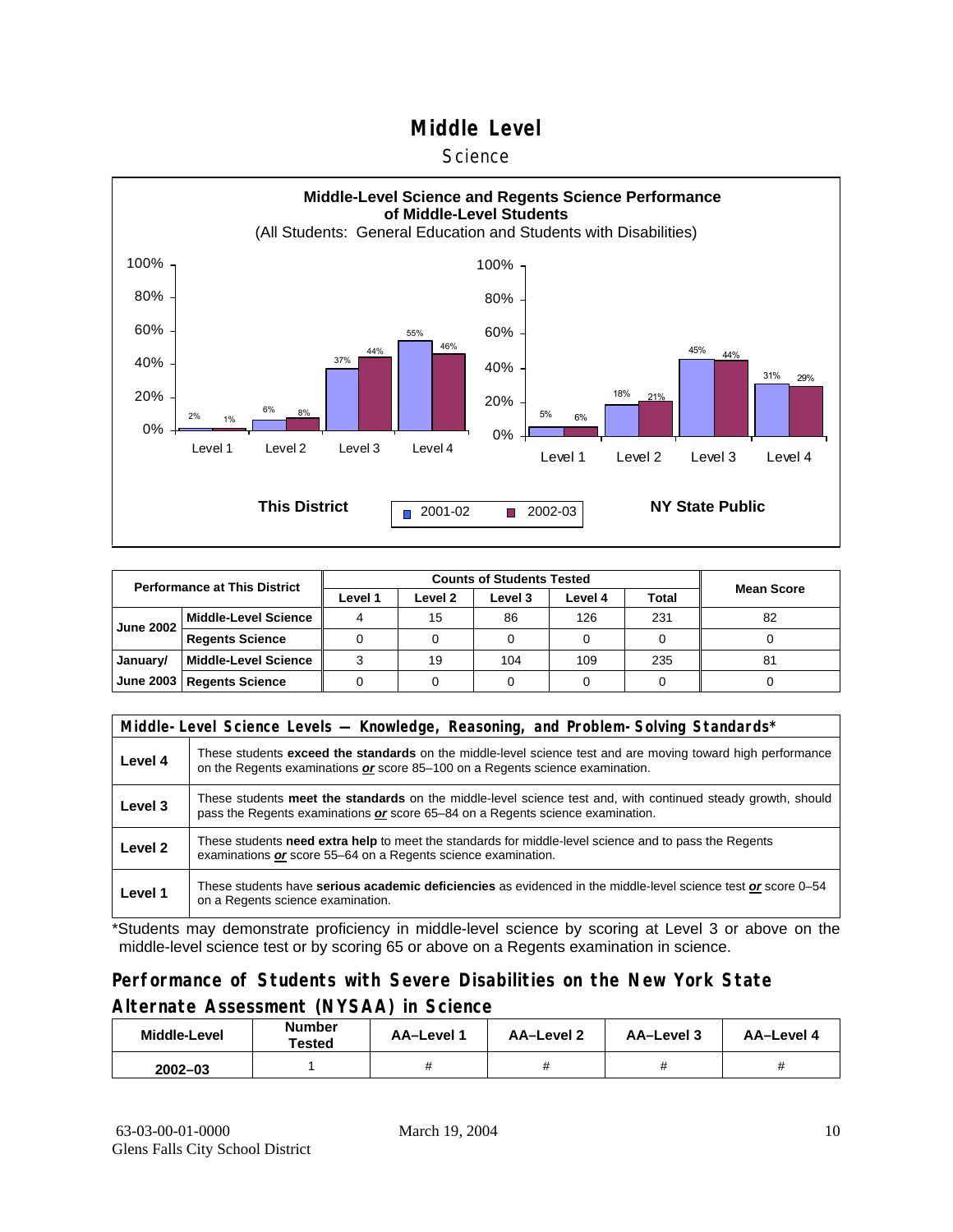## **High School English Achievement after Four Years of Instruction**

 The graph and table below present performance of the 1997, 1998, and 1999 cohort members, four years after entering grade 9, in meeting the graduation assessment requirement in English. A score of 65 or above on the Regents comprehensive examination in English is considered passing. Only the highest score of each student is counted, regardless of how many times the student took the examination. In the graph, students passing approved alternatives to this examination are counted as scoring in the 65 to 84 range. RCT results are not included in the graph. In the first table, the numbers of students who met the graduation requirement by passing an approved alternative are listed separately. The second table shows the competency test performance of students with disabilities eligible for the safety net who did not score 55 or above on a Regents examination or approved alternative. Students who score 55 to 64 on the Regents examination in comprehensive English may be given credit towards a local high school diploma if allowed by the district board of education. The data in these tables and chart show the performance of the cohorts as of June  $30<sup>th</sup>$  of the fourth year after first entering grade 9. Data for the 1999 cohort include all students in cohorts in the district's schools, students continuously enrolled in the district who transferred between schools within the district, and students placed outside the district but who are the reporting responsibility of the district. Data for the 1998 cohort include all students in cohorts in the district's schools.



| English Graduation Requirement Achievement after Four Years of High School* |                                                                                                                                                                                                                                                                           |  |  |     |    |  |  |  |  |  |  |
|-----------------------------------------------------------------------------|---------------------------------------------------------------------------------------------------------------------------------------------------------------------------------------------------------------------------------------------------------------------------|--|--|-----|----|--|--|--|--|--|--|
|                                                                             | <b>Cohort Members</b><br><b>Highest Score</b><br><b>Highest Score</b><br><b>Highest Score</b><br><b>Highest Score</b><br>Approved<br>Between 55 and 64<br><b>Alternative Credit</b><br>Between 85 and 100<br>Between 0 and 54<br>Between 65 and 84<br><b>All Students</b> |  |  |     |    |  |  |  |  |  |  |
| 1997 Cohort                                                                 | 154                                                                                                                                                                                                                                                                       |  |  | 124 |    |  |  |  |  |  |  |
| 1998 Cohort                                                                 | 153                                                                                                                                                                                                                                                                       |  |  | 92  | 48 |  |  |  |  |  |  |
| 1999 Cohort                                                                 | 164                                                                                                                                                                                                                                                                       |  |  | 63  | 86 |  |  |  |  |  |  |

\*Assessments used to determine counts in this table include the Regents examination in comprehensive English, the component retest in English, and approved alternatives.

| Performance of Students Who Took the Regents<br><b>Competency Tests in Reading and Writing to Meet the</b><br><b>Graduation Requirement*</b> |  |  |  |  |  |  |  |  |
|----------------------------------------------------------------------------------------------------------------------------------------------|--|--|--|--|--|--|--|--|
| <b>Failed RCT in Reading</b><br><b>Passed the RCTs</b><br>and/or Writing                                                                     |  |  |  |  |  |  |  |  |
| 1997 Cohort                                                                                                                                  |  |  |  |  |  |  |  |  |
| 1998 Cohort                                                                                                                                  |  |  |  |  |  |  |  |  |
| 1999 Cohort                                                                                                                                  |  |  |  |  |  |  |  |  |

\*Includes only students eligible for the safety net who did not score 55 or higher on the Regents examination or an approved alternative.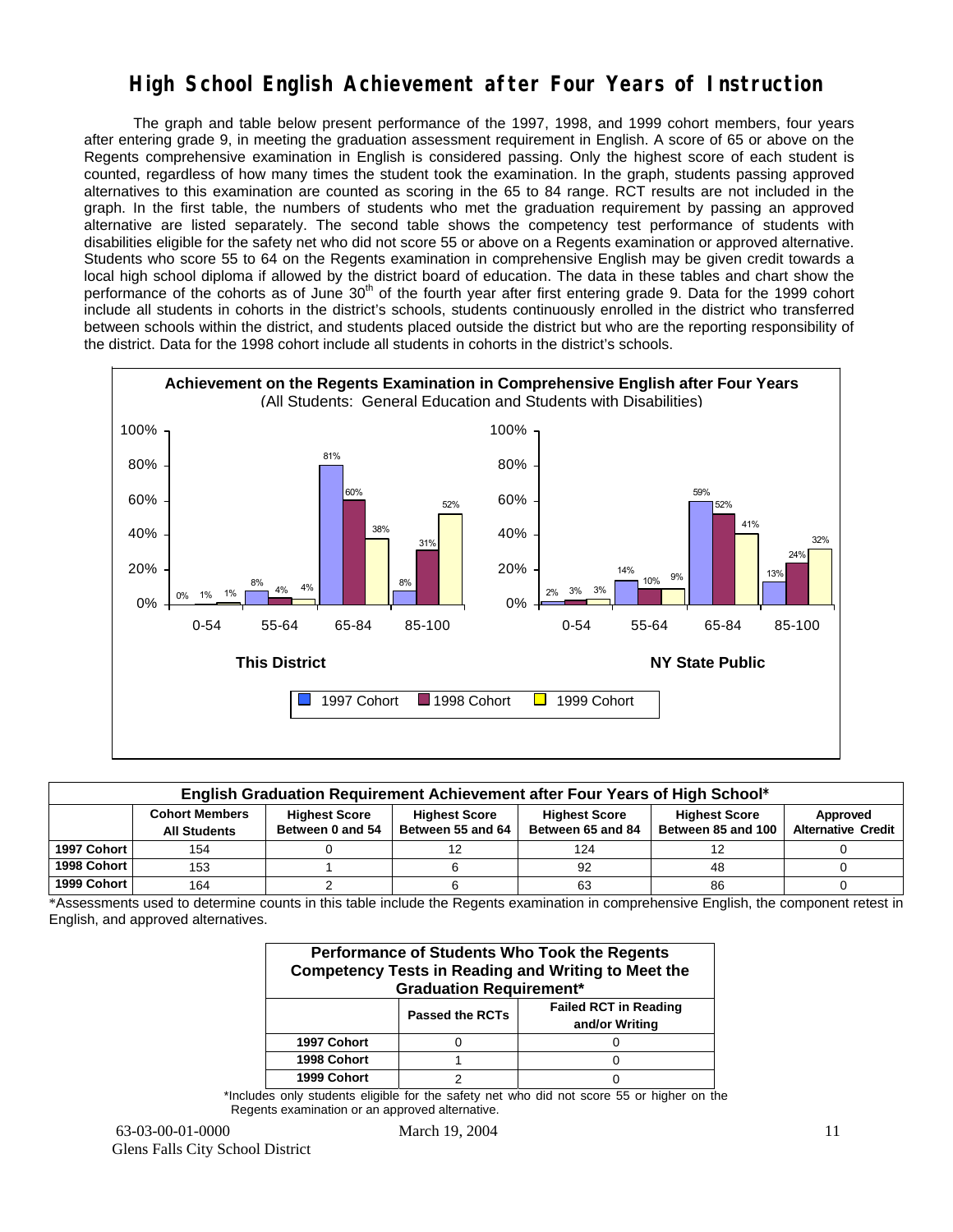## **High School Mathematics Achievement after Four Years of Instruction**

 The graph and table below present performance of the 1997, 1998, and 1999 cohort members, four years after entering grade 9, in meeting the graduation assessment requirement in mathematics. A score of 65 or above on a Regents examination in mathematics is considered passing. Only the highest score of each student is counted, regardless of how many times the student took the examination. In the graph, students passing approved alternatives to these examinations are counted as scoring in the 65 to 84 range. RCT results are not included in the graph. In the first table, the numbers of students who met the graduation requirement by passing an approved alternative are listed separately. The second table shows the competency test performance of students with disabilities eligible for the safety net who did not score 55 or above on a Regents examination or approved alternative. Students who score 55 to 64 on a Regents examination in mathematics may be given credit towards a local high school diploma if allowed by the district board of education. The data in these tables and chart show the performance of the cohorts as of June 30<sup>th</sup> of the fourth year after first entering grade 9. Data for the 1999 cohort include all students in cohorts in the district's schools, students continuously enrolled in the district who transferred between schools within the district, and students placed outside the district but who are the reporting responsibility of the district. Data for the 1998 cohort include all students in cohorts in the district's schools.



| Mathematics Graduation Requirement Achievement after Four Years of High School* |                                                                                                                                   |  |                                    |                   |                    |                           |  |  |  |  |  |
|---------------------------------------------------------------------------------|-----------------------------------------------------------------------------------------------------------------------------------|--|------------------------------------|-------------------|--------------------|---------------------------|--|--|--|--|--|
|                                                                                 | <b>Highest Score</b><br><b>Highest Score</b><br><b>Highest Score</b><br>Approved<br><b>Cohort Members</b><br><b>Highest Score</b> |  |                                    |                   |                    |                           |  |  |  |  |  |
|                                                                                 | <b>All Students</b>                                                                                                               |  | Between 0 and 54 Between 55 and 64 | Between 65 and 84 | Between 85 and 100 | <b>Alternative Credit</b> |  |  |  |  |  |
| 1997 Cohort                                                                     | 154                                                                                                                               |  |                                    | 54                | 66                 |                           |  |  |  |  |  |
| 1998 Cohort                                                                     | 153                                                                                                                               |  |                                    | 58                | 64                 |                           |  |  |  |  |  |
| 1999 Cohort                                                                     | 164                                                                                                                               |  |                                    | 60                | 68                 |                           |  |  |  |  |  |

\*Assessments used to determine counts in this table include a Regents examination in mathematics, the component retest in mathematics, and approved alternatives.

| Performance of Students Who Took the Regents<br><b>Competency Test in Mathematics to Meet the</b><br><b>Graduation Requirement*</b> |                                                            |  |  |  |  |  |  |  |  |
|-------------------------------------------------------------------------------------------------------------------------------------|------------------------------------------------------------|--|--|--|--|--|--|--|--|
|                                                                                                                                     | <b>Failed at Least</b><br><b>Passed the RCT</b><br>One RCT |  |  |  |  |  |  |  |  |
| 1997 Cohort                                                                                                                         |                                                            |  |  |  |  |  |  |  |  |
| 1998 Cohort                                                                                                                         |                                                            |  |  |  |  |  |  |  |  |
| 1999 Cohort                                                                                                                         |                                                            |  |  |  |  |  |  |  |  |

\*Includes only students eligible for the safety net who did not score 55 or higher on the Regents examination or an approved alternative.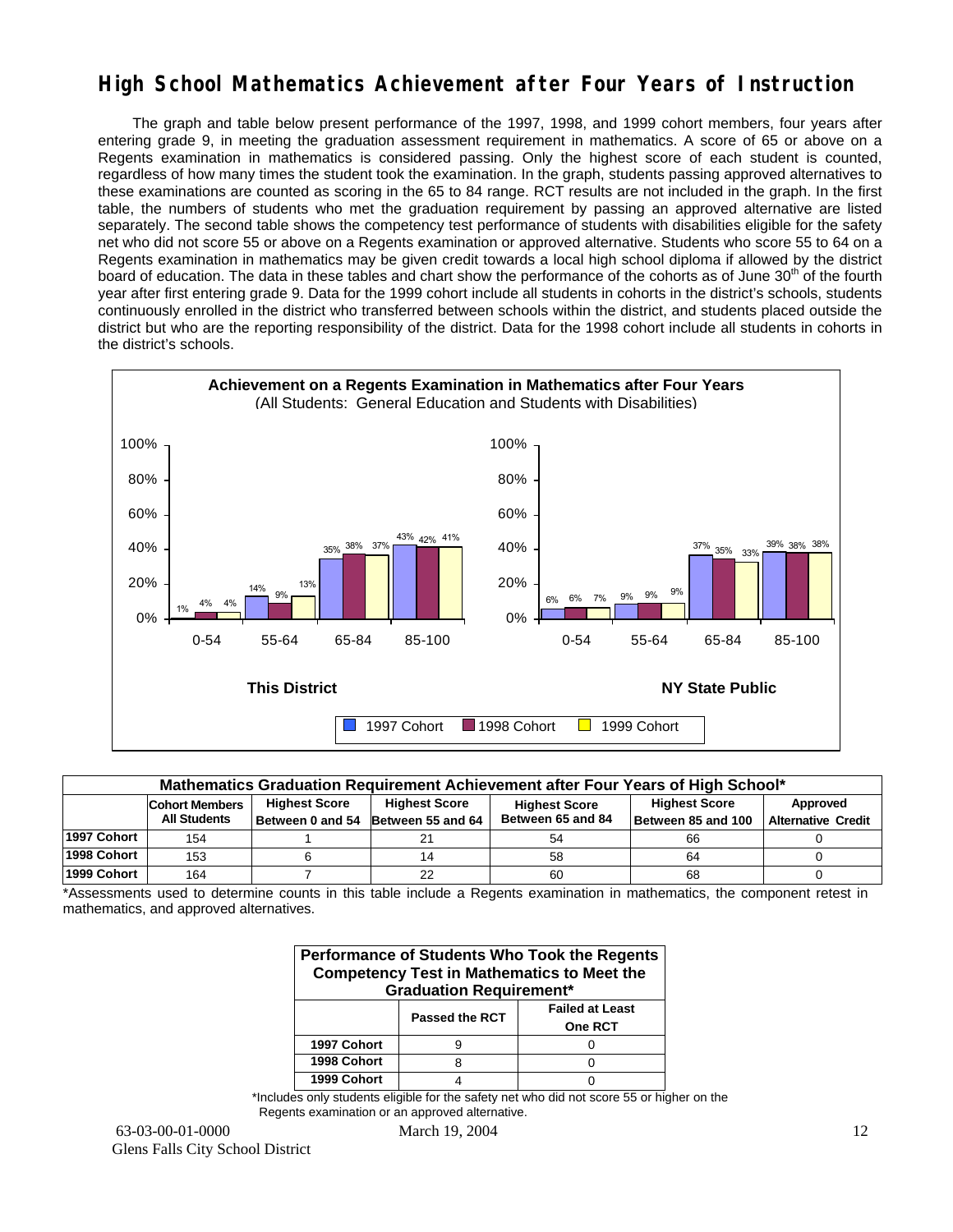## **Cohort Graduation Rates**

 Students were counted as graduates if they earned a local diploma with or without a Regents endorsement by August 31<sup>st</sup> of the fourth year after first entering grade 9. The graduation-rate cohort includes students who transferred to general education development (GED) programs. These students were not counted in the 1998 school accountability cohort for English and mathematics.



| <b>Cohort Graduation Rates</b> |                                  |                                |                                                             |                            |  |  |  |  |  |
|--------------------------------|----------------------------------|--------------------------------|-------------------------------------------------------------|----------------------------|--|--|--|--|--|
|                                | <b>Cohort</b><br>Members*<br>(a) | <b>Transfers to GED</b><br>(b) | <b>Graduation Rate</b><br>Cohort<br><b>Members</b><br>(a+b) | <b>Number</b><br>Graduated |  |  |  |  |  |
| 1998 Cohort                    | 154                              |                                | 155                                                         | 141                        |  |  |  |  |  |

\*Count as of August 31<sup>st</sup> of the fourth year after first entering grade 9.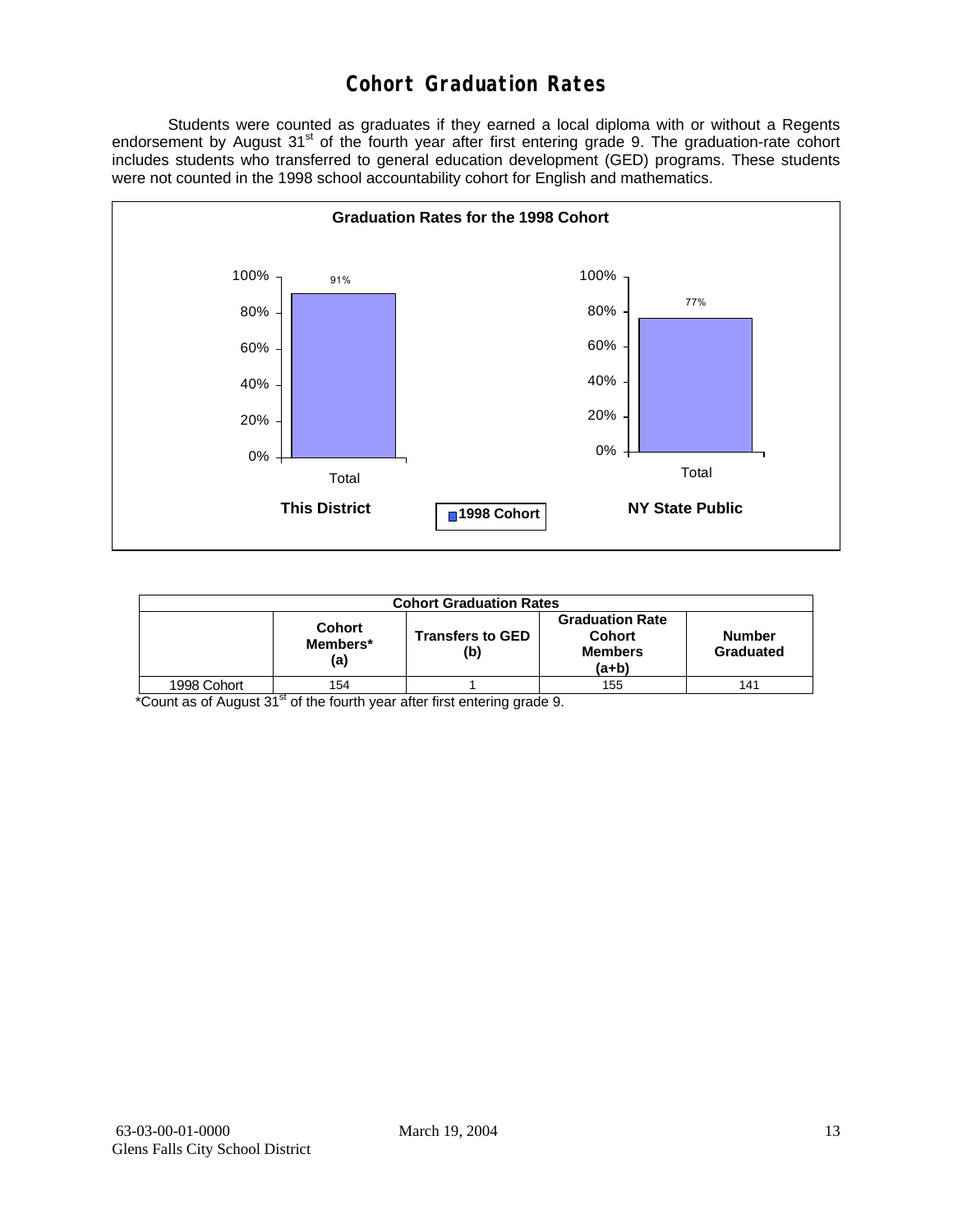# **Analysis of Student Subgroup Performance**

Historically, on State assessments the average performance of Black, Hispanic, and Native American students has been lower than that of White and Asian students. Similarly, students from lowincome families have not performed as well as those from higher income families. A high priority of the Board of Regents is to eliminate these gaps in student performance. In addition, Title I of the federal Elementary and Secondary Education Act includes explicit requirements "to ensure that students served by Title I are given the same opportunity to achieve to high standards and are held to the same high expectations as all students in each State."

This section of the district report card provides performance data for two years by racial/ethnic group, disability status, gender, English proficiency status, income level, and migrant status. The purpose of the student subgroup analyses is to determine if students who perform below the standards in any school tend to fall into particular groups, such as minority students, limited English proficient students, or economically disadvantaged students. If these analyses provide evidence that students in one of the groups achieve at a lower level than other students, the district should examine the reasons for this lower performance and make necessary changes in curriculum, instruction, and student support services to remedy these performance gaps. If your district did not report data for the 2002-03 school year for a subject and grade, a table showing data for subgroups in that subject and grade will not be included in the *Analysis*.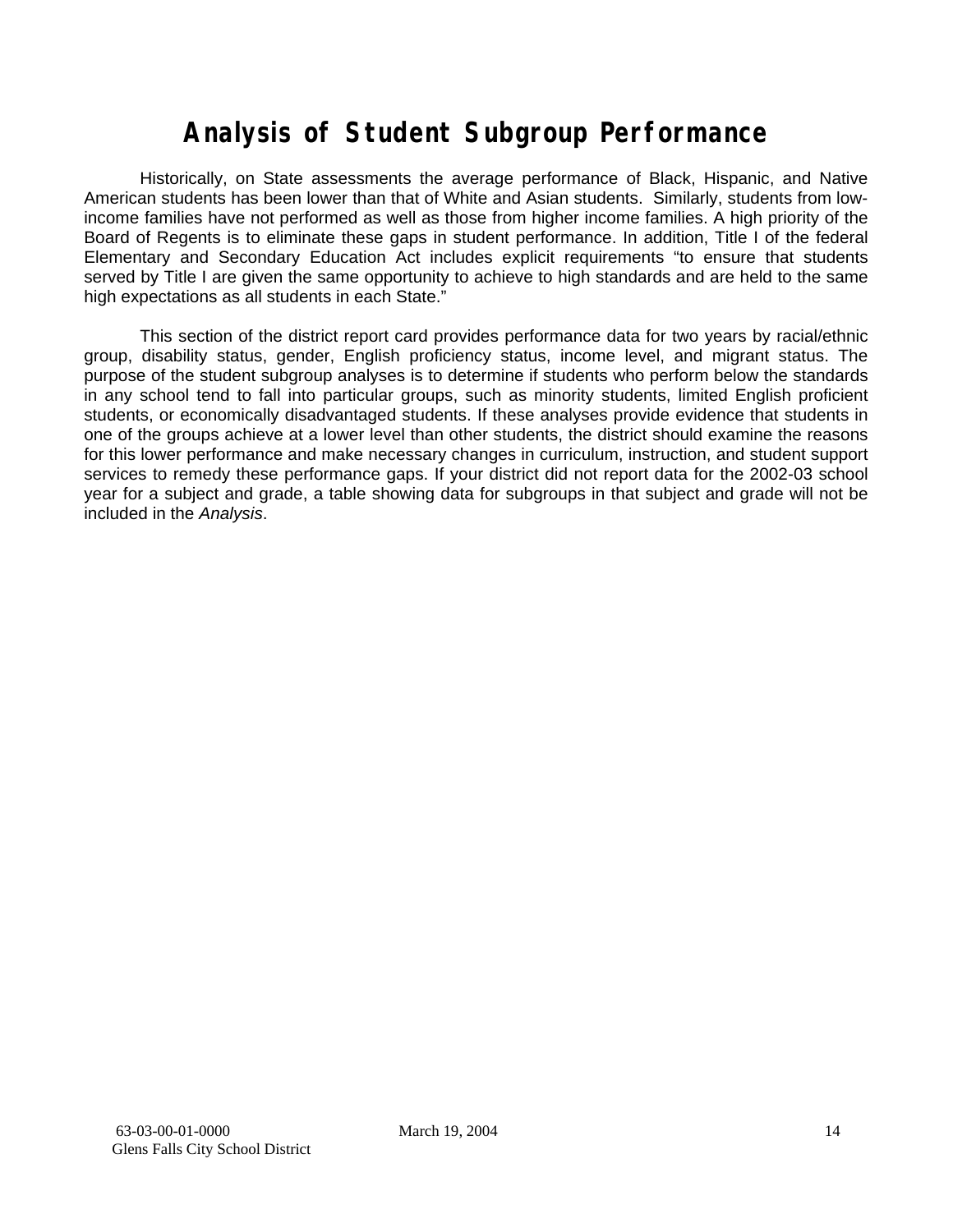# English Language Arts

|                                              |                                                                                    |         | ັ<br>$2001 - 02$ |               | 2002-03                                                           |         |         |     |
|----------------------------------------------|------------------------------------------------------------------------------------|---------|------------------|---------------|-------------------------------------------------------------------|---------|---------|-----|
| <b>Student Subgroup</b>                      | <b>Percentages of Tested</b><br><b>Students Scoring at Levels</b><br><b>Tested</b> |         |                  | <b>Tested</b> | <b>Percentages of Tested</b><br><b>Students Scoring at Levels</b> |         |         |     |
|                                              |                                                                                    | $2 - 4$ | $3 - 4$          | 4             |                                                                   | $2 - 4$ | $3 - 4$ | 4   |
| <b>Results by Race/Ethnicity</b>             |                                                                                    |         |                  |               |                                                                   |         |         |     |
| American Indian/Alaskan Native               | $\mathbf 0$                                                                        | 0%      | 0%               | 0%            | 0                                                                 | 0%      | 0%      | 0%  |
| <b>Black</b>                                 | 10                                                                                 | 100%    | 60%              | 20%           | 4                                                                 | s       | s       | s   |
| Hispanic                                     | 4                                                                                  | s       | s                | s             | $\mathbf 0$                                                       | 0%      | 0%      | 0%  |
| Asian or Pacific Islander                    | $\overline{2}$                                                                     | s       | $\mathbf s$      | s             | 3                                                                 | s       | s       | s   |
| White                                        | 180                                                                                | 97%     | 72%              | 26%           | 185                                                               | 99%     | 80%     | 38% |
| Total                                        | 196                                                                                | 96%     | 70%              | 26%           | 192                                                               | 99%     | 80%     | 38% |
| Small Group Totals (s)                       | 6                                                                                  | 67%     | 33%              | 17%           | $\overline{7}$                                                    | 100%    | 86%     | 43% |
| <b>Results by Disability Status</b>          |                                                                                    |         |                  |               |                                                                   |         |         |     |
| General-education students                   | 172                                                                                | 99%     | 77%              | 29%           | 171                                                               | 100%    | 83%     | 42% |
| Students with disabilities                   | 24                                                                                 | 75%     | 21%              | 0%            | 21                                                                | 90%     | 57%     | 10% |
| Total                                        | 196                                                                                | 96%     | 70%              | 26%           | 192                                                               | 99%     | 80%     | 38% |
| <b>Results by Gender</b>                     |                                                                                    |         |                  |               |                                                                   |         |         |     |
| Female                                       | 89                                                                                 | 97%     | 73%              | 30%           | 93                                                                | 99%     | 83%     | 40% |
| Male                                         | 107                                                                                | 95%     | 68%              | 21%           | 99                                                                | 99%     | 78%     | 36% |
| Total                                        | 196                                                                                | 96%     | 70%              | 26%           | 192                                                               | 99%     | 80%     | 38% |
| <b>Results by English Proficiency Status</b> |                                                                                    |         |                  |               |                                                                   |         |         |     |
| English proficient                           | 196                                                                                | 96%     | 70%              | 26%           | 192                                                               | 99%     | 80%     | 38% |
| Limited English proficient                   | 0                                                                                  | 0%      | 0%               | 0%            | 0                                                                 | 0%      | 0%      | 0%  |
| Total                                        | 196                                                                                | 96%     | 70%              | 26%           | 192                                                               | 99%     | 80%     | 38% |
| <b>Results by Income Level</b>               |                                                                                    |         |                  |               |                                                                   |         |         |     |
| Economically disadvantaged                   | 55                                                                                 | 91%     | 56%              | 9%            | 51                                                                | 98%     | 69%     | 16% |
| Not disadvantaged                            | 141                                                                                | 98%     | 76%              | 32%           | 141                                                               | 99%     | 84%     | 46% |
| Total                                        | 196                                                                                | 96%     | 70%              | 26%           | 192                                                               | 99%     | 80%     | 38% |
| <b>Results by Migrant Status</b>             |                                                                                    |         |                  |               |                                                                   |         |         |     |
| Migrant family                               | $\mathbf 0$                                                                        | 0%      | 0%               | 0%            | 0                                                                 | 0%      | 0%      | 0%  |
| Not migrant family                           | 196                                                                                | 96%     | 70%              | 26%           | 192                                                               | 99%     | 80%     | 38% |
| Total                                        | 196                                                                                | 96%     | 70%              | 26%           | 192                                                               | 99%     | 80%     | 38% |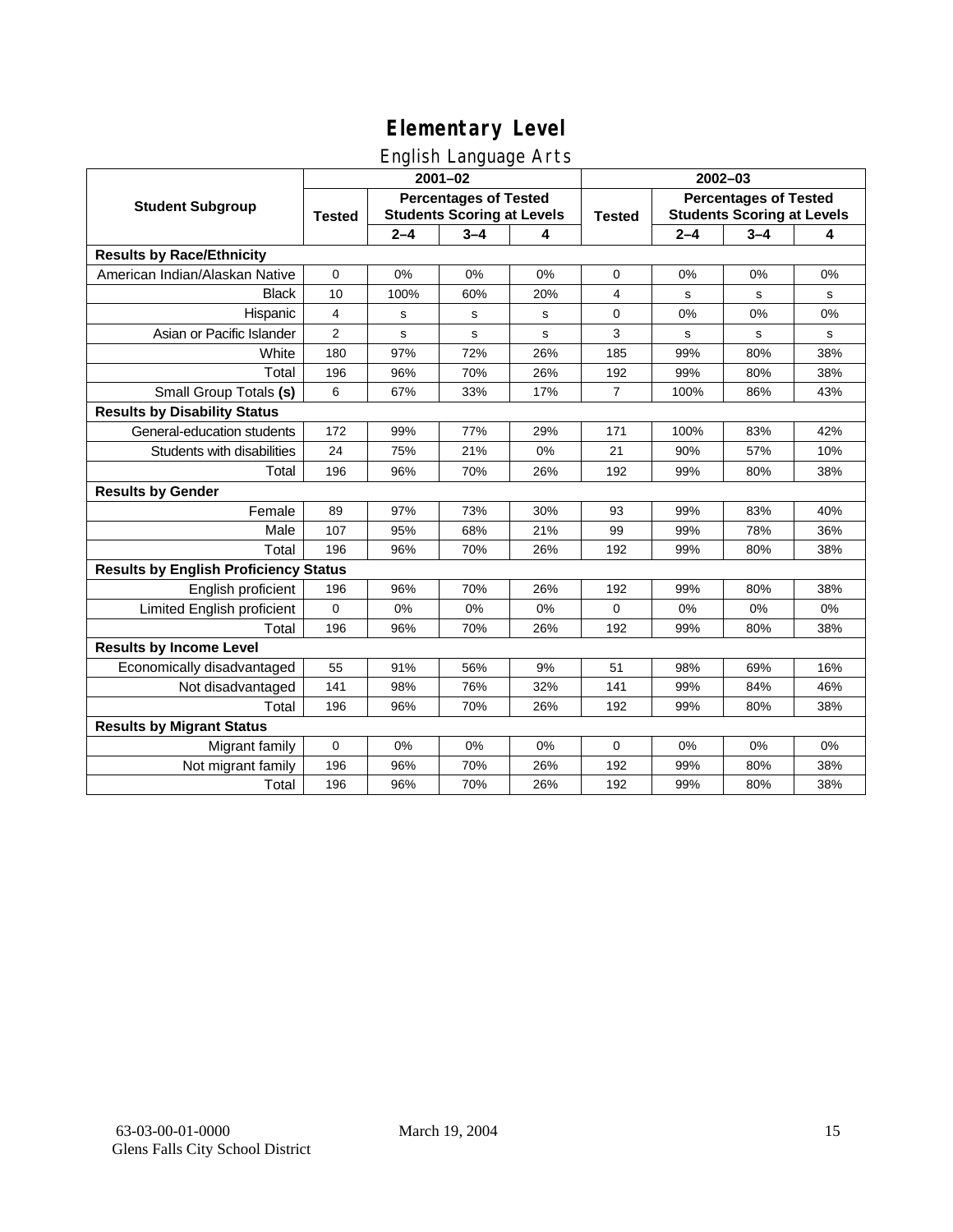### Mathematics

|                                              |                                                                                    |         | $2001 - 02$ |               |                                                                   | $2002 - 03$ |         |     |  |
|----------------------------------------------|------------------------------------------------------------------------------------|---------|-------------|---------------|-------------------------------------------------------------------|-------------|---------|-----|--|
| <b>Student Subgroup</b>                      | <b>Percentages of Tested</b><br><b>Students Scoring at Levels</b><br><b>Tested</b> |         |             | <b>Tested</b> | <b>Percentages of Tested</b><br><b>Students Scoring at Levels</b> |             |         |     |  |
|                                              |                                                                                    | $2 - 4$ | $3 - 4$     | 4             |                                                                   | $2 - 4$     | $3 - 4$ | 4   |  |
| <b>Results by Race/Ethnicity</b>             |                                                                                    |         |             |               |                                                                   |             |         |     |  |
| American Indian/Alaskan Native               | $\mathbf 0$                                                                        | 0%      | 0%          | 0%            | $\mathbf 0$                                                       | 0%          | 0%      | 0%  |  |
| <b>Black</b>                                 | 10                                                                                 | 100%    | 70%         | 20%           | 5                                                                 | s           | s       | s   |  |
| Hispanic                                     | 4                                                                                  | s       | s           | s             | $\Omega$                                                          | 0%          | 0%      | 0%  |  |
| Asian or Pacific Islander                    | $\overline{2}$                                                                     | s       | $\mathbf s$ | s             | 3                                                                 | s           | s       | s   |  |
| White                                        | 180                                                                                | 99%     | 72%         | 22%           | 182                                                               | 98%         | 90%     | 35% |  |
| Total                                        | 196                                                                                | 98%     | 71%         | 22%           | 190                                                               | 98%         | 89%     | 35% |  |
| Small Group Totals (s)                       | 6                                                                                  | 83%     | 50%         | 17%           | 8                                                                 | 100%        | 75%     | 38% |  |
| <b>Results by Disability Status</b>          |                                                                                    |         |             |               |                                                                   |             |         |     |  |
| General-education students                   | 172                                                                                | 100%    | 76%         | 24%           | 169                                                               | 99%         | 92%     | 37% |  |
| Students with disabilities                   | 24                                                                                 | 88%     | 33%         | 4%            | 21                                                                | 95%         | 67%     | 14% |  |
| Total                                        | 196                                                                                | 98%     | 71%         | 22%           | 190                                                               | 98%         | 89%     | 35% |  |
| <b>Results by Gender</b>                     |                                                                                    |         |             |               |                                                                   |             |         |     |  |
| Female                                       | 93                                                                                 | 100%    | 68%         | 23%           | 89                                                                | 99%         | 90%     | 33% |  |
| Male                                         | 103                                                                                | 97%     | 74%         | 21%           | 101                                                               | 98%         | 88%     | 37% |  |
| Total                                        | 196                                                                                | 98%     | 71%         | 22%           | 190                                                               | 98%         | 89%     | 35% |  |
| <b>Results by English Proficiency Status</b> |                                                                                    |         |             |               |                                                                   |             |         |     |  |
| English proficient                           | 196                                                                                | 98%     | 71%         | 22%           | 190                                                               | 98%         | 89%     | 35% |  |
| Limited English proficient                   | 0                                                                                  | 0%      | 0%          | 0%            | $\Omega$                                                          | 0%          | 0%      | 0%  |  |
| Total                                        | 196                                                                                | 98%     | 71%         | 22%           | 190                                                               | 98%         | 89%     | 35% |  |
| <b>Results by Income Level</b>               |                                                                                    |         |             |               |                                                                   |             |         |     |  |
| Economically disadvantaged                   | 55                                                                                 | 95%     | 58%         | 11%           | 51                                                                | 98%         | 82%     | 18% |  |
| Not disadvantaged                            | 141                                                                                | 100%    | 76%         | 26%           | 139                                                               | 99%         | 91%     | 41% |  |
| Total                                        | 196                                                                                | 98%     | 71%         | 22%           | 190                                                               | 98%         | 89%     | 35% |  |
| <b>Results by Migrant Status</b>             |                                                                                    |         |             |               |                                                                   |             |         |     |  |
| Migrant family                               | 0                                                                                  | 0%      | 0%          | 0%            | $\mathbf 0$                                                       | 0%          | 0%      | 0%  |  |
| Not migrant family                           | 196                                                                                | 98%     | 71%         | 22%           | 190                                                               | 98%         | 89%     | 35% |  |
| Total                                        | 196                                                                                | 98%     | 71%         | 22%           | 190                                                               | 98%         | 89%     | 35% |  |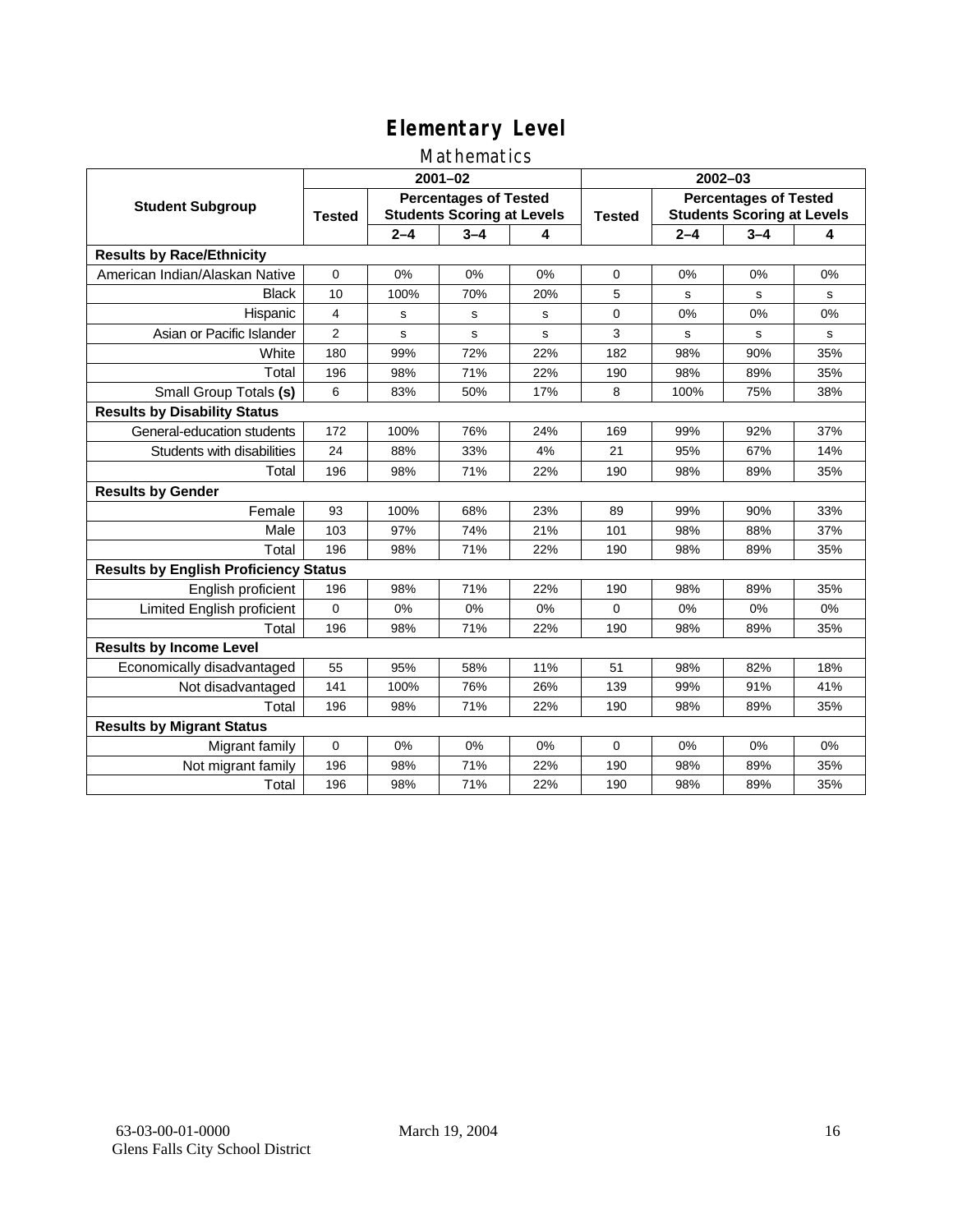### Science Multiple-Choice

|                                              | $2001 - 02$    |                                                                                              | 2002-03       |                                                                                              |  |  |
|----------------------------------------------|----------------|----------------------------------------------------------------------------------------------|---------------|----------------------------------------------------------------------------------------------|--|--|
| <b>Student Subgroup</b>                      | <b>Tested</b>  | <b>Percentages of</b><br><b>Tested</b><br><b>Students</b><br><b>Scoring above</b><br>the SDL | <b>Tested</b> | <b>Percentages of</b><br><b>Tested</b><br><b>Students</b><br><b>Scoring above</b><br>the SDL |  |  |
| <b>Results by Race/Ethnicity</b>             |                |                                                                                              |               |                                                                                              |  |  |
| American Indian/Alaskan Native               | 0              | 0%                                                                                           | 0             | 0%                                                                                           |  |  |
| <b>Black</b>                                 | 9              | 89%                                                                                          | 5             | s                                                                                            |  |  |
| Hispanic                                     | 4              | s                                                                                            | $\mathbf 0$   | 0%                                                                                           |  |  |
| Asian or Pacific Islander                    | $\overline{2}$ | s                                                                                            | 3             | s                                                                                            |  |  |
| White                                        | 179            | 87%                                                                                          | 182           | 87%                                                                                          |  |  |
| Total                                        | 194            | 86%                                                                                          | 190           | 87%                                                                                          |  |  |
| Small Group Totals (s)                       | 6              | 50%                                                                                          | 8             | 75%                                                                                          |  |  |
| <b>Results by Disability Status</b>          |                |                                                                                              |               |                                                                                              |  |  |
| General-education students                   | 173            | 89%                                                                                          | 170           | 90%                                                                                          |  |  |
| Students with disabilities                   | 21             | 62%                                                                                          | 20            | 60%                                                                                          |  |  |
| Total                                        | 194            | 86%                                                                                          | 190           | 87%                                                                                          |  |  |
| <b>Results by Gender</b>                     |                |                                                                                              |               |                                                                                              |  |  |
| Female                                       | 90             | 83%                                                                                          | 89            | 88%                                                                                          |  |  |
| Male                                         | 104            | 88%                                                                                          | 101           | 86%                                                                                          |  |  |
| Total                                        | 194            | 86%                                                                                          | 190           | 87%                                                                                          |  |  |
| <b>Results by English Proficiency Status</b> |                |                                                                                              |               |                                                                                              |  |  |
| English proficient                           | 194            | 86%                                                                                          | 190           | 87%                                                                                          |  |  |
| Limited English proficient                   | $\Omega$       | 0%                                                                                           | $\Omega$      | 0%                                                                                           |  |  |
| Total                                        | 194            | 86%                                                                                          | 190           | 87%                                                                                          |  |  |
| <b>Results by Income Level</b>               |                |                                                                                              |               |                                                                                              |  |  |
| Economically disadvantaged                   | 52             | 75%                                                                                          | 49            | 80%                                                                                          |  |  |
| Not disadvantaged                            | 142            | 90%                                                                                          | 141           | 89%                                                                                          |  |  |
| Total                                        | 194            | 86%                                                                                          | 190           | 87%                                                                                          |  |  |
| <b>Results by Migrant Status</b>             |                |                                                                                              |               |                                                                                              |  |  |
| Migrant family                               | $\Omega$       | 0%                                                                                           | $\Omega$      | 0%                                                                                           |  |  |
| Not migrant family                           | 194            | 86%                                                                                          | 190           | 87%                                                                                          |  |  |
| Total                                        | 194            | 86%                                                                                          | 190           | 87%                                                                                          |  |  |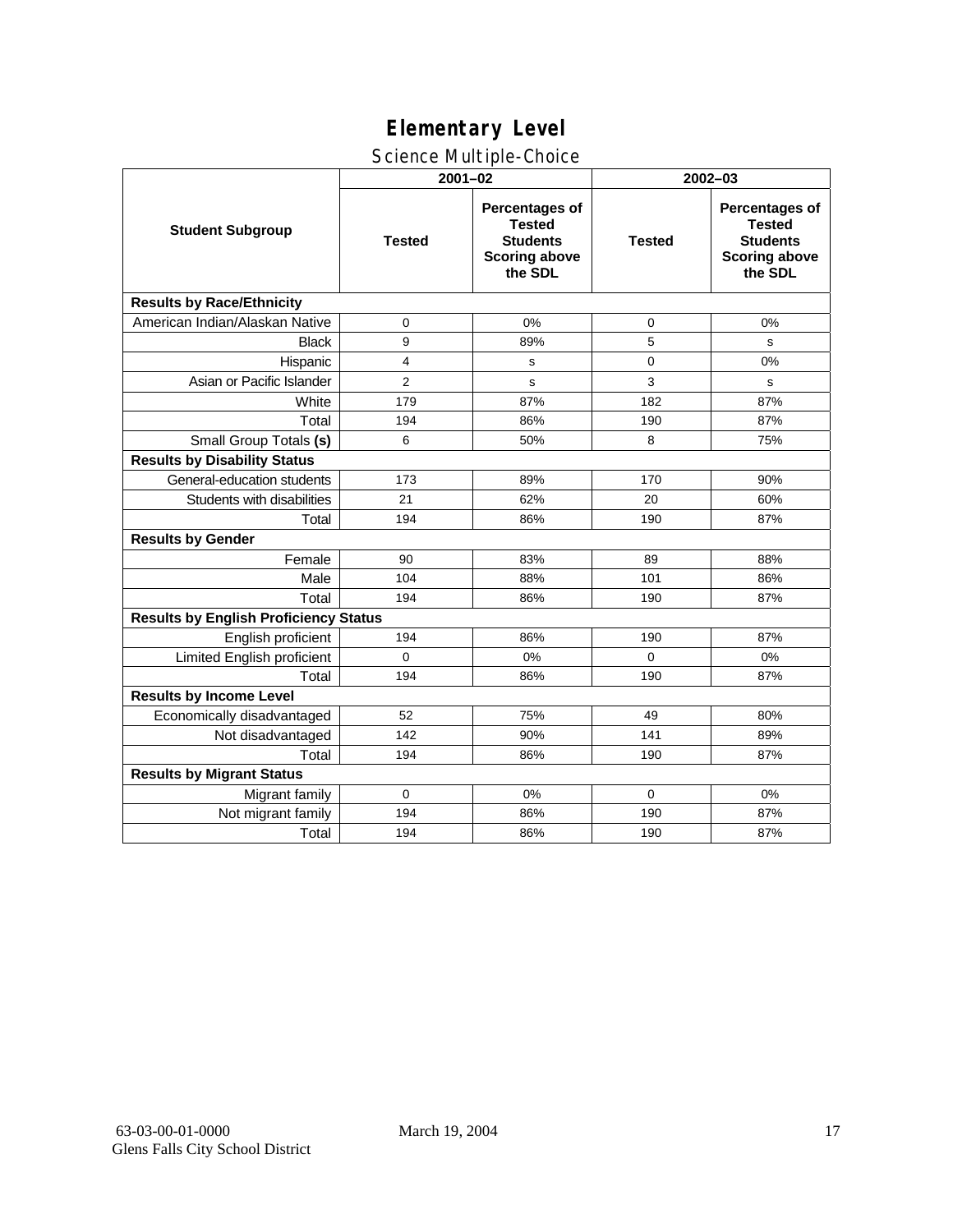## English Language Arts

|                                              | $2001 - 02$                                                                        |         |         |               | 2002-03                                                           |         |         |     |
|----------------------------------------------|------------------------------------------------------------------------------------|---------|---------|---------------|-------------------------------------------------------------------|---------|---------|-----|
| <b>Student Subgroup</b>                      | <b>Percentages of Tested</b><br><b>Students Scoring at Levels</b><br><b>Tested</b> |         |         | <b>Tested</b> | <b>Percentages of Tested</b><br><b>Students Scoring at Levels</b> |         |         |     |
|                                              |                                                                                    | $2 - 4$ | $3 - 4$ | 4             |                                                                   | $2 - 4$ | $3 - 4$ | 4   |
| <b>Results by Race/Ethnicity</b>             |                                                                                    |         |         |               |                                                                   |         |         |     |
| American Indian/Alaskan Native               | $\mathbf 0$                                                                        | 0%      | 0%      | 0%            | $\mathbf 0$                                                       | 0%      | 0%      | 0%  |
| <b>Black</b>                                 | 8                                                                                  | 100%    | 63%     | 13%           | 9                                                                 | 89%     | 56%     | 11% |
| Hispanic                                     | $\overline{7}$                                                                     | 86%     | 29%     | 14%           | 9                                                                 | 89%     | 22%     | 0%  |
| Asian or Pacific Islander                    | 0                                                                                  | 0%      | 0%      | 0%            | 5                                                                 | 100%    | 60%     | 20% |
| White                                        | 222                                                                                | 93%     | 55%     | 16%           | 219                                                               | 94%     | 54%     | 15% |
| Total                                        | 237                                                                                | 93%     | 54%     | 16%           | 242                                                               | 93%     | 53%     | 14% |
| Small Group Totals (s)                       | $\mathbf 0$                                                                        | 0%      | 0%      | 0%            | $\Omega$                                                          | 0%      | 0%      | 0%  |
| <b>Results by Disability Status</b>          |                                                                                    |         |         |               |                                                                   |         |         |     |
| General-education students                   | 205                                                                                | 98%     | 61%     | 19%           | 217                                                               | 98%     | 58%     | 16% |
| Students with disabilities                   | 32                                                                                 | 63%     | 13%     | 0%            | 25                                                                | 52%     | 12%     | 0%  |
| Total                                        | 237                                                                                | 93%     | 54%     | 16%           | 242                                                               | 93%     | 53%     | 14% |
| <b>Results by Gender</b>                     |                                                                                    |         |         |               |                                                                   |         |         |     |
| Female                                       | 119                                                                                | 97%     | 60%     | 20%           | 109                                                               | 96%     | 61%     | 20% |
| Male                                         | 118                                                                                | 90%     | 49%     | 12%           | 133                                                               | 91%     | 47%     | 9%  |
| Total                                        | 237                                                                                | 93%     | 54%     | 16%           | 242                                                               | 93%     | 53%     | 14% |
| <b>Results by English Proficiency Status</b> |                                                                                    |         |         |               |                                                                   |         |         |     |
| English proficient                           | 237                                                                                | 93%     | 54%     | 16%           | 242                                                               | 93%     | 53%     | 14% |
| Limited English proficient                   | $\mathbf 0$                                                                        | 0%      | 0%      | 0%            | $\Omega$                                                          | 0%      | 0%      | 0%  |
| Total                                        | 237                                                                                | 93%     | 54%     | 16%           | 242                                                               | 93%     | 53%     | 14% |
| <b>Results by Income Level</b>               |                                                                                    |         |         |               |                                                                   |         |         |     |
| Economically disadvantaged                   | 23                                                                                 | 87%     | 26%     | 4%            | 46                                                                | 80%     | 28%     | 7%  |
| Not disadvantaged                            | 214                                                                                | 94%     | 57%     | 17%           | 196                                                               | 96%     | 59%     | 16% |
| Total                                        | 237                                                                                | 93%     | 54%     | 16%           | 242                                                               | 93%     | 53%     | 14% |
| <b>Results by Migrant Status</b>             |                                                                                    |         |         |               |                                                                   |         |         |     |
| Migrant family                               | $\mathbf 0$                                                                        | 0%      | 0%      | 0%            | 0                                                                 | 0%      | 0%      | 0%  |
| Not migrant family                           | 237                                                                                | 93%     | 54%     | 16%           | 242                                                               | 93%     | 53%     | 14% |
| Total                                        | 237                                                                                | 93%     | 54%     | 16%           | 242                                                               | 93%     | 53%     | 14% |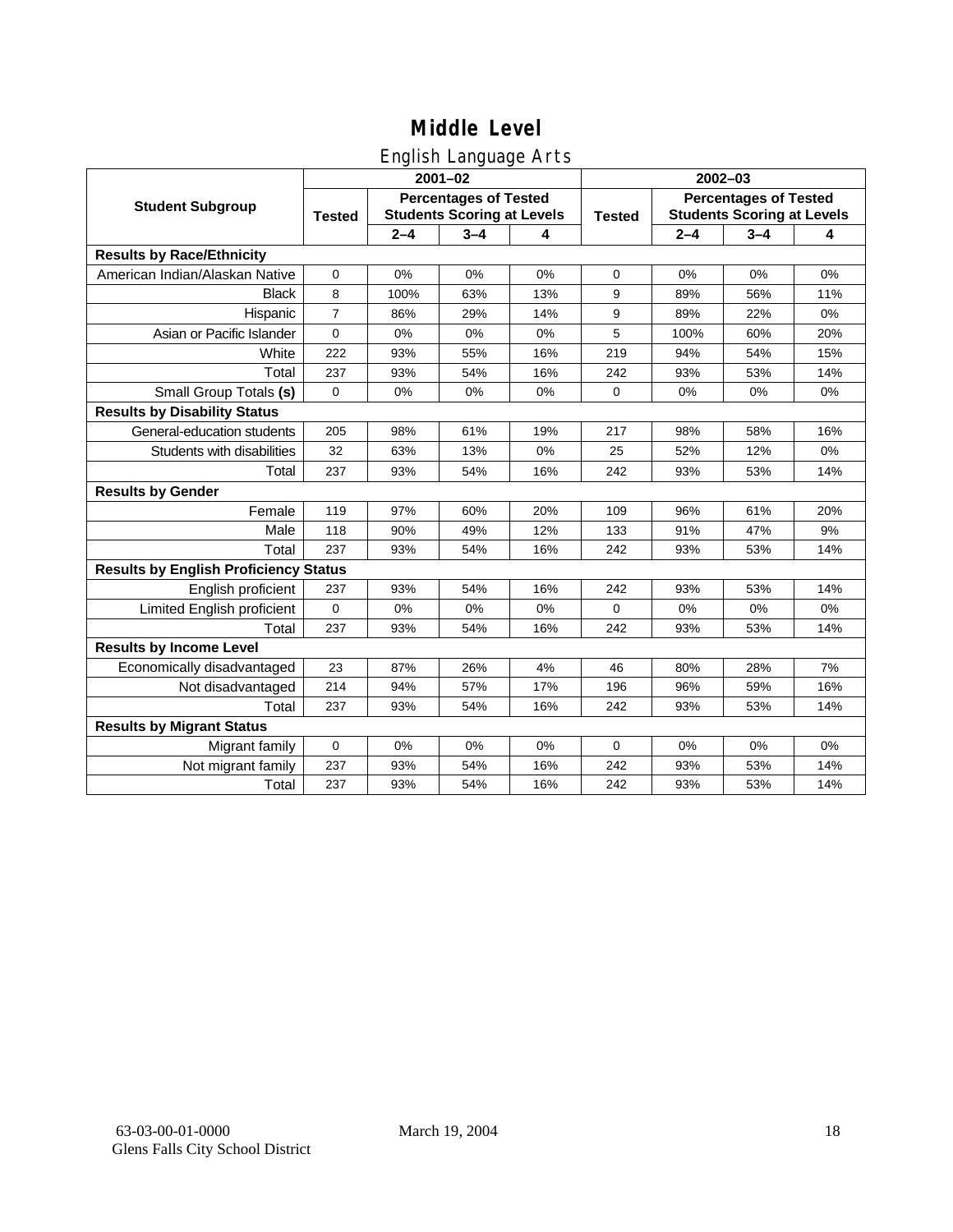### Mathematics

|                                              | $2001 - 02$                                                                        |         |         |               | $2002 - 03$                                                       |         |         |     |
|----------------------------------------------|------------------------------------------------------------------------------------|---------|---------|---------------|-------------------------------------------------------------------|---------|---------|-----|
| <b>Student Subgroup</b>                      | <b>Percentages of Tested</b><br><b>Students Scoring at Levels</b><br><b>Tested</b> |         |         | <b>Tested</b> | <b>Percentages of Tested</b><br><b>Students Scoring at Levels</b> |         |         |     |
|                                              |                                                                                    | $2 - 4$ | $3 - 4$ | 4             |                                                                   | $2 - 4$ | $3 - 4$ | 4   |
| <b>Results by Race/Ethnicity</b>             |                                                                                    |         |         |               |                                                                   |         |         |     |
| American Indian/Alaskan Native               | $\mathbf 0$                                                                        | 0%      | 0%      | 0%            | $\Omega$                                                          | 0%      | 0%      | 0%  |
| <b>Black</b>                                 | 8                                                                                  | 75%     | 50%     | 13%           | 9                                                                 | 78%     | 22%     | 0%  |
| Hispanic                                     | $\overline{7}$                                                                     | 57%     | 14%     | 0%            | 9                                                                 | 78%     | 33%     | 0%  |
| Asian or Pacific Islander                    | $\mathbf 0$                                                                        | 0%      | 0%      | 0%            | 5                                                                 | 100%    | 80%     | 20% |
| White                                        | 233                                                                                | 89%     | 58%     | 21%           | 222                                                               | 88%     | 50%     | 10% |
| Total                                        | 248                                                                                | 88%     | 57%     | 21%           | 245                                                               | 88%     | 49%     | 9%  |
| Small Group Totals (s)                       | $\mathbf 0$                                                                        | 0%      | 0%      | 0%            | 0                                                                 | 0%      | 0%      | 0%  |
| <b>Results by Disability Status</b>          |                                                                                    |         |         |               |                                                                   |         |         |     |
| General-education students                   | 219                                                                                | 93%     | 62%     | 22%           | 220                                                               | 92%     | 54%     | 10% |
| Students with disabilities                   | 29                                                                                 | 48%     | 17%     | 7%            | 25                                                                | 48%     | 4%      | 0%  |
| Total                                        | 248                                                                                | 88%     | 57%     | 21%           | 245                                                               | 88%     | 49%     | 9%  |
| <b>Results by Gender</b>                     |                                                                                    |         |         |               |                                                                   |         |         |     |
| Female                                       | 125                                                                                | 86%     | 58%     | 21%           | 112                                                               | 92%     | 50%     | 12% |
| Male                                         | 123                                                                                | 89%     | 55%     | 20%           | 133                                                               | 84%     | 47%     | 8%  |
| Total                                        | 248                                                                                | 88%     | 57%     | 21%           | 245                                                               | 88%     | 49%     | 9%  |
| <b>Results by English Proficiency Status</b> |                                                                                    |         |         |               |                                                                   |         |         |     |
| English proficient                           | 248                                                                                | 88%     | 57%     | 21%           | 245                                                               | 88%     | 49%     | 9%  |
| Limited English proficient                   | 0                                                                                  | 0%      | 0%      | 0%            | $\Omega$                                                          | 0%      | 0%      | 0%  |
| Total                                        | 248                                                                                | 88%     | 57%     | 21%           | 245                                                               | 88%     | 49%     | 9%  |
| <b>Results by Income Level</b>               |                                                                                    |         |         |               |                                                                   |         |         |     |
| Economically disadvantaged                   | 20                                                                                 | 85%     | 35%     | 10%           | 44                                                                | 73%     | 25%     | 2%  |
| Not disadvantaged                            | 228                                                                                | 88%     | 59%     | 21%           | 201                                                               | 91%     | 54%     | 11% |
| Total                                        | 248                                                                                | 88%     | 57%     | 21%           | 245                                                               | 88%     | 49%     | 9%  |
| <b>Results by Migrant Status</b>             |                                                                                    |         |         |               |                                                                   |         |         |     |
| Migrant family                               | 0                                                                                  | 0%      | 0%      | 0%            | $\Omega$                                                          | 0%      | 0%      | 0%  |
| Not migrant family                           | 248                                                                                | 88%     | 57%     | 21%           | 245                                                               | 88%     | 49%     | 9%  |
| Total                                        | 248                                                                                | 88%     | 57%     | 21%           | 245                                                               | 88%     | 49%     | 9%  |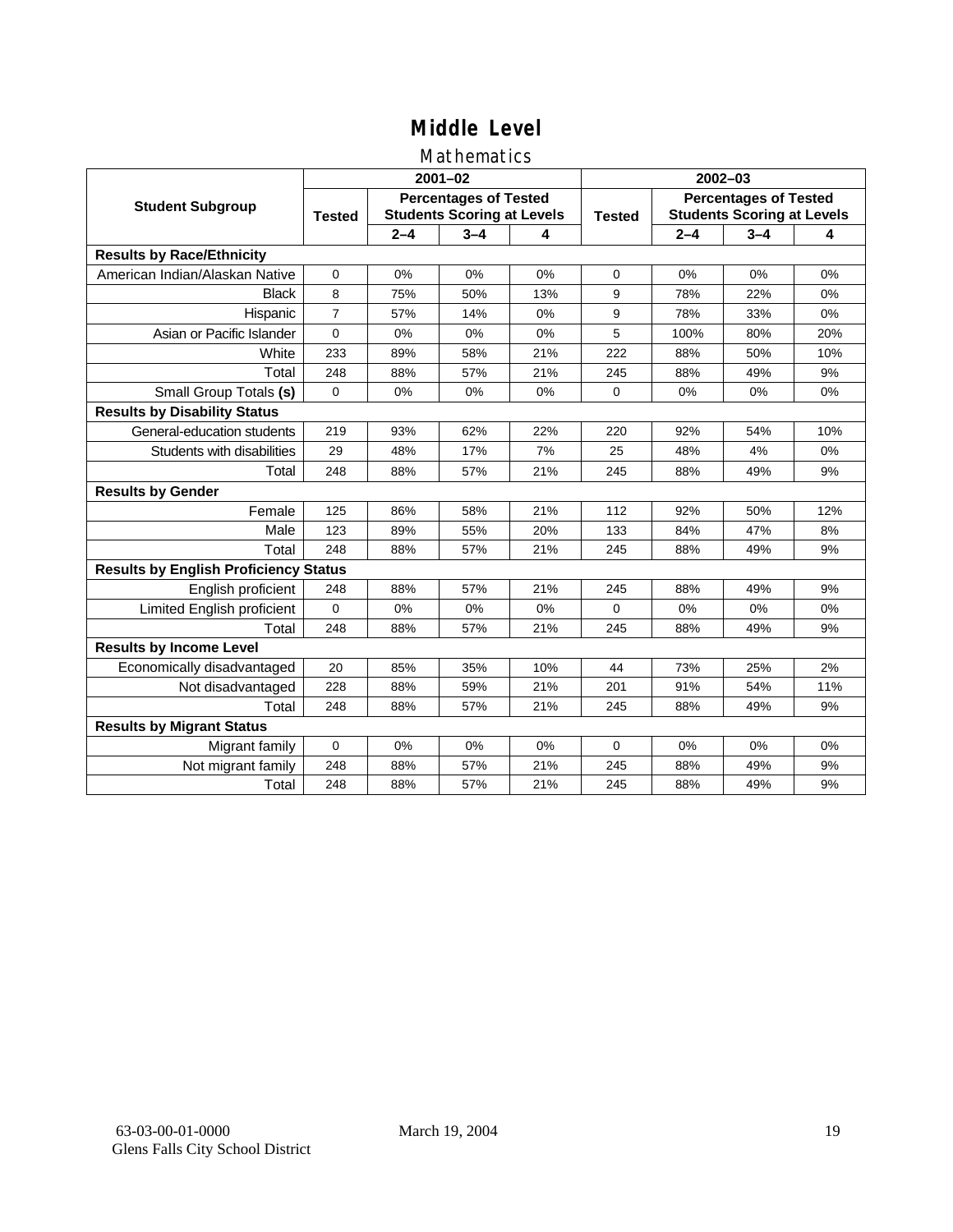#### Science

|                                              |                  |         | $2001 - 02$                                                       |       | $2002 - 03$   |                                                                   |         |     |  |
|----------------------------------------------|------------------|---------|-------------------------------------------------------------------|-------|---------------|-------------------------------------------------------------------|---------|-----|--|
| <b>Student Subgroup</b>                      | <b>Tested</b>    |         | <b>Percentages of Tested</b><br><b>Students Scoring at Levels</b> |       | <b>Tested</b> | <b>Percentages of Tested</b><br><b>Students Scoring at Levels</b> |         |     |  |
|                                              |                  | $2 - 4$ | $3 - 4$                                                           | 4     |               | $2 - 4$                                                           | $3 - 4$ | 4   |  |
| <b>Results by Race/Ethnicity</b>             |                  |         |                                                                   |       |               |                                                                   |         |     |  |
| American Indian/Alaskan Native               | 0                | 0%      | 0%                                                                | 0%    | $\Omega$      | 0%                                                                | 0%      | 0%  |  |
| <b>Black</b>                                 | 8                | 100%    | 100%                                                              | 50%   | 8             | 100%                                                              | 88%     | 38% |  |
| Hispanic                                     | $\overline{7}$   | 100%    | 86%                                                               | 43%   | 9             | 89%                                                               | 67%     | 33% |  |
| Asian or Pacific Islander                    | $\Omega$         | 0%      | 0%                                                                | $0\%$ | 5             | 100%                                                              | 100%    | 60% |  |
| White                                        | $\overline{216}$ | 98%     | 92%                                                               | 55%   | 213           | 99%                                                               | 92%     | 47% |  |
| Total                                        | 231              | 98%     | 92%                                                               | 55%   | 235           | 99%                                                               | 91%     | 46% |  |
| Small Group Totals (s)                       | $\Omega$         | 0%      | 0%                                                                | 0%    | 0             | 0%                                                                | 0%      | 0%  |  |
| <b>Results by Disability Status</b>          |                  |         |                                                                   |       |               |                                                                   |         |     |  |
| General-education students                   | 200              | 100%    | 99%                                                               | 61%   | 211           | 100%                                                              | 94%     | 51% |  |
| Students with disabilities                   | 31               | 87%     | 48%                                                               | 16%   | 24            | 92%                                                               | 58%     | 8%  |  |
| Total                                        | 231              | 98%     | 92%                                                               | 55%   | 235           | 99%                                                               | 91%     | 46% |  |
| <b>Results by Gender</b>                     |                  |         |                                                                   |       |               |                                                                   |         |     |  |
| Female                                       | $\overline{118}$ | 99%     | 92%                                                               | 49%   | 108           | 100%                                                              | 92%     | 50% |  |
| Male                                         | 113              | 97%     | 91%                                                               | 60%   | 127           | 98%                                                               | 90%     | 43% |  |
| Total                                        | 231              | 98%     | 92%                                                               | 55%   | 235           | 99%                                                               | 91%     | 46% |  |
| <b>Results by English Proficiency Status</b> |                  |         |                                                                   |       |               |                                                                   |         |     |  |
| English proficient                           | 231              | 98%     | 92%                                                               | 55%   | 235           | 99%                                                               | 91%     | 46% |  |
| <b>Limited English proficient</b>            | $\Omega$         | $0\%$   | 0%                                                                | $0\%$ | 0             | 0%                                                                | 0%      | 0%  |  |
| Total                                        | 231              | 98%     | 92%                                                               | 55%   | 235           | 99%                                                               | 91%     | 46% |  |
| <b>Results by Income Level</b>               |                  |         |                                                                   |       |               |                                                                   |         |     |  |
| Economically disadvantaged                   | 21               | 100%    | 90%                                                               | 38%   | 44            | 98%                                                               | 73%     | 23% |  |
| Not disadvantaged                            | 210              | 98%     | 92%                                                               | 56%   | 191           | 99%                                                               | 95%     | 52% |  |
| Total                                        | 231              | 98%     | 92%                                                               | 55%   | 235           | 99%                                                               | 91%     | 46% |  |
| <b>Results by Migrant Status</b>             |                  |         |                                                                   |       |               |                                                                   |         |     |  |
| Migrant family                               | $\mathbf 0$      | 0%      | 0%                                                                | 0%    | 0             | 0%                                                                | 0%      | 0%  |  |
| Not migrant family                           | 231              | 98%     | 92%                                                               | 55%   | 235           | 99%                                                               | 91%     | 46% |  |
| Total                                        | 231              | 98%     | 92%                                                               | 55%   | 235           | 99%                                                               | 91%     | 46% |  |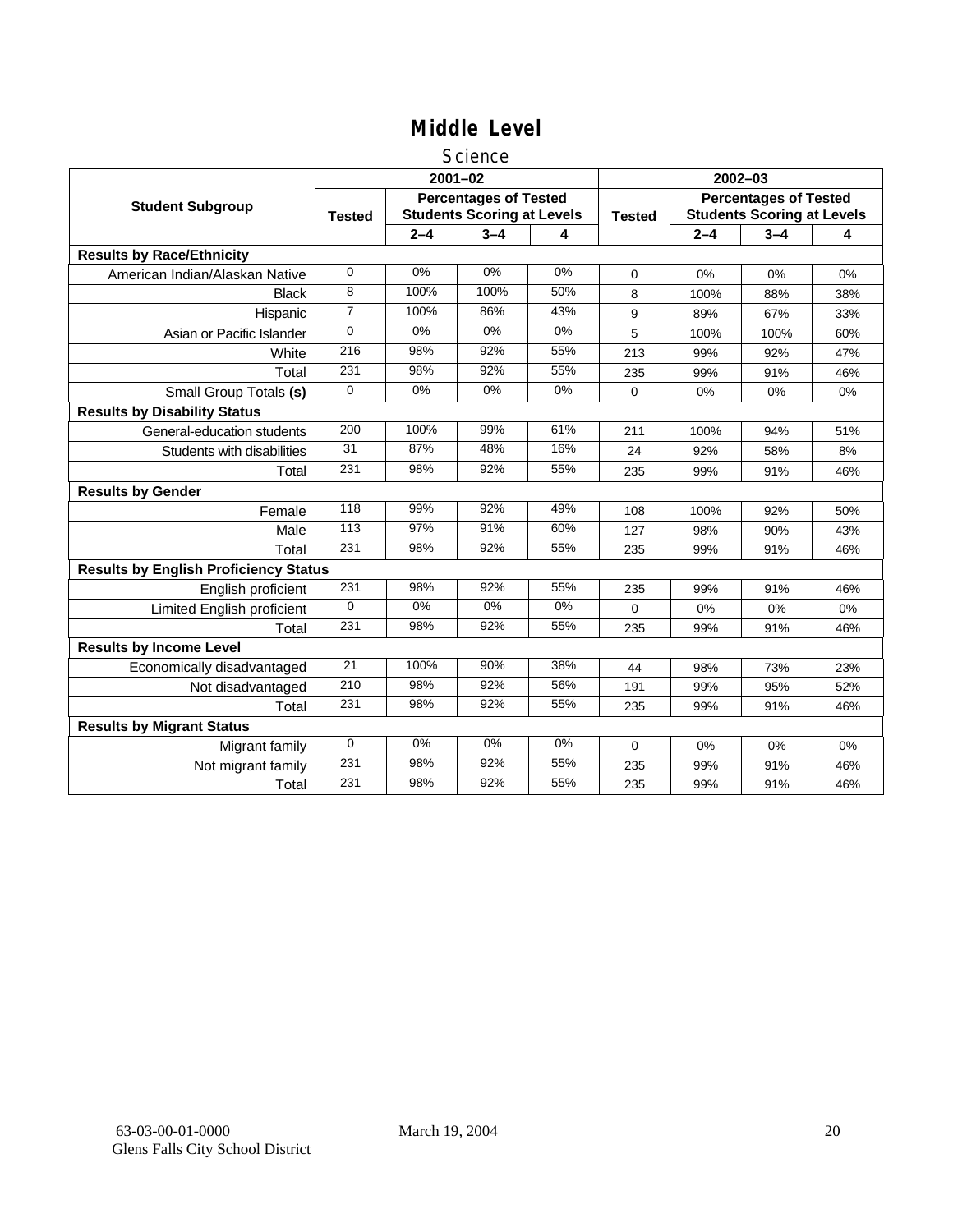## **1998 and 1999 High School Cohorts**

General-education students who first entered ninth grade in 1998 or 1999 must score 55 or higher on Regents English and mathematics examinations to graduate. During the phase-in of the Regents examination graduation requirements, all students (with district board of education approval) may qualify for a local diploma by earning a score of 55–64 on the required Regents examinations; a score of 65 or higher is required for a Regents diploma. Students with disabilities and certain students with a Section 504 Accomodation Plan may qualify for a local diploma by passing Regents competency tests. The data in these tables show the performance of the cohorts as of June 30<sup>th</sup> of the fourth year after first entering grade 9.

#### **Performance on the English Assessment Requirement for Graduation**

|                                              | 1998 Cohort                  |                          |              |                                  |                           | 1999 Cohort              |                |                                  |                   |                          |
|----------------------------------------------|------------------------------|--------------------------|--------------|----------------------------------|---------------------------|--------------------------|----------------|----------------------------------|-------------------|--------------------------|
|                                              |                              | <b>Count of Students</b> |              | <b>Percent</b><br><b>Meeting</b> |                           | <b>Count of Students</b> |                | <b>Percent</b><br><b>Meeting</b> |                   |                          |
| <b>Student Subgroup</b>                      | <b>Students</b><br>in Cohort | by Score                 |              |                                  | <b>Students</b>           | by Score                 |                |                                  |                   |                          |
|                                              |                              | <b>Regents</b>           |              | Pass-                            | Gradu-                    | in                       | <b>Regents</b> |                                  | Pass-             | Gradua-                  |
|                                              |                              | $55 -$<br>64             | $65-$<br>100 | ed<br><b>RCTs</b>                | ation<br>Require-<br>ment | Cohort                   | $55 -$<br>64   | $65 -$<br>100                    | ed<br><b>RCTs</b> | tion<br>Require-<br>ment |
| <b>Results by Race/Ethnicity</b>             |                              |                          |              |                                  |                           |                          |                |                                  |                   |                          |
| American Indian/Alaskan Native               | 0                            | 0                        | 0            | $\mathbf 0$                      | 0%                        | 0                        | 0              | 0                                | 0                 | 0%                       |
| <b>Black</b>                                 | 3                            | s                        | s            | s                                | s                         | 3                        | s              | s                                | s                 | s                        |
| Hispanic                                     | $\overline{1}$               | s                        | s            | s                                | s                         | 0                        | $\mathbf 0$    | $\Omega$                         | $\mathbf 0$       | 0%                       |
| Asian or Pacific Islander                    | $\mathbf{1}$                 | $\mathbf s$              | s            | s                                | s                         | $\Omega$                 | $\Omega$       | $\Omega$                         | $\overline{0}$    | 0%                       |
| White                                        | 148                          | 6                        | 135          | $\mathbf{1}$                     | 96%                       | 161                      | s              | s                                | s                 | s                        |
| Total                                        | 153                          | 6                        | 140          | $\mathbf{1}$                     | 96%                       | 164                      | 6              | 149                              | 2                 | 96%                      |
| Small Group Totals (s)                       | 5                            | 0                        | 5            | $\Omega$                         | 100%                      | 164                      | 6              | 149                              | $\overline{2}$    | 96%                      |
| <b>Results by Disability Status</b>          |                              |                          |              |                                  |                           |                          |                |                                  |                   |                          |
| General-education students                   | 139                          | $\overline{2}$           | 134          | 0                                | 98%                       | 149                      | 3              | 143                              | 0                 | 98%                      |
| Students with disabilities                   | 14                           | 4                        | 6            | $\mathbf{1}$                     | 79%                       | 15                       | 3              | 6                                | $\overline{2}$    | 73%                      |
| Total                                        | 153                          | 6                        | 140          | $\mathbf{1}$                     | 96%                       | 164                      | 6              | 149                              | $\overline{2}$    | 96%                      |
| <b>Results by Gender</b>                     |                              |                          |              |                                  |                           |                          |                |                                  |                   |                          |
| Female                                       | 76                           | $\overline{2}$           | 70           | $\Omega$                         | 95%                       | 85                       | 2              | 77                               | $\overline{2}$    | 95%                      |
| Male                                         | 77                           | 4                        | 70           | $\mathbf{1}$                     | 97%                       | 79                       | 4              | 72                               | 0                 | 96%                      |
| Total                                        | 153                          | 6                        | 140          | $\mathbf{1}$                     | 96%                       | 164                      | 6              | 149                              | $\overline{2}$    | 96%                      |
| <b>Results by English Proficiency Status</b> |                              |                          |              |                                  |                           |                          |                |                                  |                   |                          |
| English proficient                           | 153                          | 6                        | 140          | 1                                | 96%                       | 164                      | 6              | 149                              | 2                 | 96%                      |
| Limited English proficient                   | 0                            | 0                        | $\mathbf{0}$ | $\mathbf 0$                      | 0%                        | 0                        | 0              | 0                                | $\mathbf 0$       | 0%                       |
| Total                                        | 153                          | 6                        | 140          | $\mathbf{1}$                     | 96%                       | 164                      | 6              | 149                              | $\overline{2}$    | 96%                      |
| <b>Results by Income Level</b>               |                              |                          |              |                                  |                           |                          |                |                                  |                   |                          |
| Economically disadvantaged                   | 8                            | 1                        | 5            | $\mathbf{1}$                     | 88%                       | 1                        | $\mathbf s$    | s                                | s                 | s                        |
| Not disadvantaged                            | 145                          | 5                        | 135          | 0                                | 97%                       | 163                      | $\mathbf s$    | s                                | s                 | s                        |
| Total                                        | 153                          | 6                        | 140          | $\mathbf{1}$                     | 96%                       | 164                      | 6              | 149                              | $\overline{2}$    | 96%                      |
| <b>Results by Migrant Status</b>             |                              |                          |              |                                  |                           |                          |                |                                  |                   |                          |
| Migrant family                               | 0                            | 0                        | 0            | $\mathbf 0$                      | 0%                        | 0                        | 0              | 0                                | $\mathbf 0$       | 0%                       |
| Not migrant family                           | 153                          | 6                        | 140          | $\mathbf{1}$                     | 96%                       | 164                      | 6              | 149                              | 2                 | 96%                      |
| Total                                        | 153                          | 6                        | 140          | 1                                | 96%                       | 164                      | 6              | 149                              | $\overline{2}$    | 96%                      |

#### **after Four Years of High School**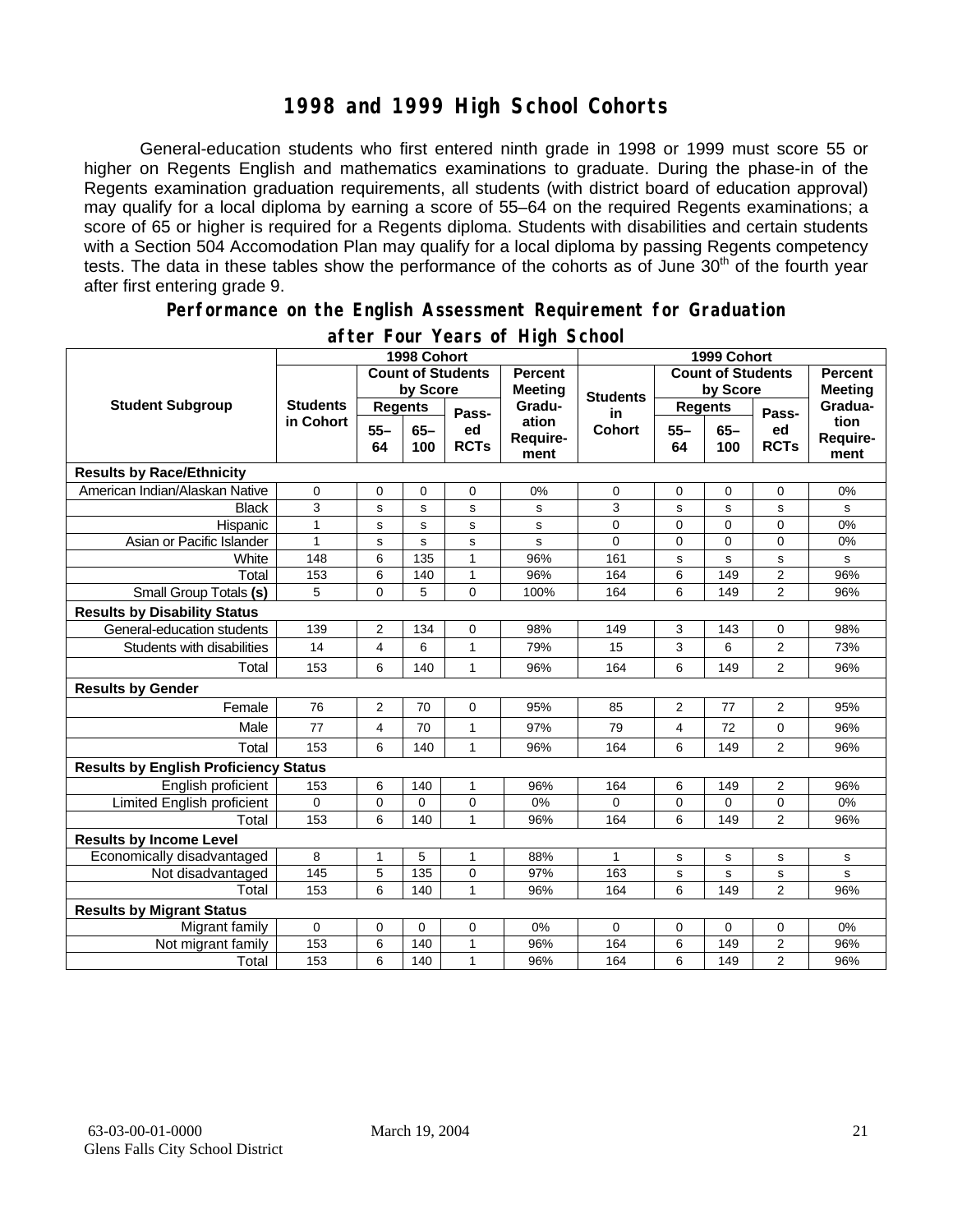#### **Performance on the Mathematics Assessment Requirement for Graduation after Four Years of High School**

| oraaaanon artor roor<br>1998 Cohort          |                          |                |                |                   |                           |                          | Turis of Thyll Sullou<br>1999 Cohort |                |                   |                          |  |
|----------------------------------------------|--------------------------|----------------|----------------|-------------------|---------------------------|--------------------------|--------------------------------------|----------------|-------------------|--------------------------|--|
|                                              | <b>Count of Students</b> |                |                | <b>Percent</b>    |                           | <b>Count of Students</b> |                                      |                | <b>Percent</b>    |                          |  |
| <b>Student Subgroup</b>                      | <b>Students</b>          | by Score       |                | <b>Meeting</b>    |                           | by Score                 |                                      | <b>Meeting</b> |                   |                          |  |
|                                              | in<br><b>Cohort</b>      | <b>Regents</b> |                | Pass-             | Gradu-                    | <b>Students</b><br>in    | <b>Regents</b>                       |                | Pass-             | Gradua-                  |  |
|                                              |                          | $55 -$<br>64   | $65-$<br>100   | ed<br><b>RCTs</b> | ation<br>Require-<br>ment | <b>Cohort</b>            | $55 -$<br>64                         | $65-$<br>100   | ed<br><b>RCTs</b> | tion<br>Require-<br>ment |  |
| <b>Results by Race/Ethnicity</b>             |                          |                |                |                   |                           |                          |                                      |                |                   |                          |  |
| American Indian/Alaskan Native               | 0                        | $\mathbf 0$    | $\mathbf 0$    | $\mathbf 0$       | 0%                        | 0                        | $\mathbf 0$                          | $\mathbf 0$    | $\mathbf 0$       | 0%                       |  |
| <b>Black</b>                                 | 3                        | $\mathbf s$    | s              | $\mathbf s$       | s                         | 3                        | s                                    | $\mathbf s$    | s                 | s                        |  |
| Hispanic                                     | $\mathbf{1}$             | s              | $\mathbf s$    | s                 | s                         | 0                        | $\Omega$                             | $\mathbf 0$    | $\mathbf 0$       | 0%                       |  |
| Asian or Pacific Islander                    | $\mathbf{1}$             | $\mathbf s$    | s              | $\mathbf s$       | s                         | 0                        | $\mathbf 0$                          | 0              | 0                 | 0%                       |  |
| White                                        | 148                      | 14             | 117            | 8                 | 94%                       | 161                      | s                                    | $\mathbf s$    | s                 | s                        |  |
| Total                                        | 153                      | 14             | 122            | 8                 | 94%                       | 164                      | 22                                   | 128            | 4                 | 94%                      |  |
| Small Group Totals (s)                       | 5                        | 0              | 5              | $\mathbf 0$       | 100%                      | 164                      | 22                                   | 128            | 4                 | 94%                      |  |
| <b>Results by Disability Status</b>          |                          |                |                |                   |                           |                          |                                      |                |                   |                          |  |
| General-education students                   | 139                      | 11             | 120            | $\mathbf{1}$      | 95%                       | 149                      | 22                                   | 123            | 0                 | 97%                      |  |
| Students with disabilities                   | 14                       | 3              | $\overline{2}$ | $\overline{7}$    | 86%                       | 15                       | 0                                    | 5              | 4                 | 60%                      |  |
| Total                                        | 153                      | 14             | 122            | 8                 | 94%                       | 164                      | 22                                   | 128            | 4                 | 94%                      |  |
| <b>Results by Gender</b>                     |                          |                |                |                   |                           |                          |                                      |                |                   |                          |  |
| Female                                       | 76                       | 9              | 59             | $\overline{2}$    | 92%                       | 85                       | 14                                   | 64             | 1                 | 93%                      |  |
| Male                                         | 77                       | $\mathbf 5$    | 63             | 6                 | 96%                       | 79                       | 8                                    | 64             | 3                 | 95%                      |  |
| Total                                        | 153                      | 14             | 122            | 8                 | 94%                       | 164                      | 22                                   | 128            | 4                 | 94%                      |  |
| <b>Results by English Proficiency Status</b> |                          |                |                |                   |                           |                          |                                      |                |                   |                          |  |
| English proficient                           | 153                      | 14             | 122            | 8                 | 94%                       | 164                      | 22                                   | 128            | 4                 | 94%                      |  |
| Limited English proficient                   | 0                        | 0              | 0              | 0                 | 0%                        | 0                        | 0                                    | 0              | 0                 | 0%                       |  |
| Total                                        | 153                      | 14             | 122            | 8                 | 94%                       | 164                      | 22                                   | 128            | 4                 | 94%                      |  |
| <b>Results by Income Level</b>               |                          |                |                |                   |                           |                          |                                      |                |                   |                          |  |
| Economically disadvantaged                   | 8                        | 3              | $\overline{2}$ | 2                 | 88%                       | $\mathbf{1}$             | s                                    | s              | s                 | s                        |  |
| Not disadvantaged                            | 145                      | 11             | 120            | 6                 | 94%                       | 163                      | $\mathbf s$                          | $\mathbf s$    | s                 | s                        |  |
| Total                                        | 153                      | 14             | 122            | 8                 | 94%                       | 164                      | 22                                   | 128            | 4                 | 94%                      |  |
| <b>Results by Migrant Status</b>             |                          |                |                |                   |                           |                          |                                      |                |                   |                          |  |
| Migrant family                               | $\mathbf 0$              | $\mathbf 0$    | 0              | 0                 | 0%                        | 0                        | 0                                    | 0              | 0                 | 0%                       |  |
| Not migrant family                           | 153                      | 14             | 122            | 8                 | 94%                       | 164                      | 22                                   | 128            | 4                 | 94%                      |  |
| Total                                        | 153                      | 14             | 122            | 8                 | 94%                       | 164                      | 22                                   | 128            | 4                 | 94%                      |  |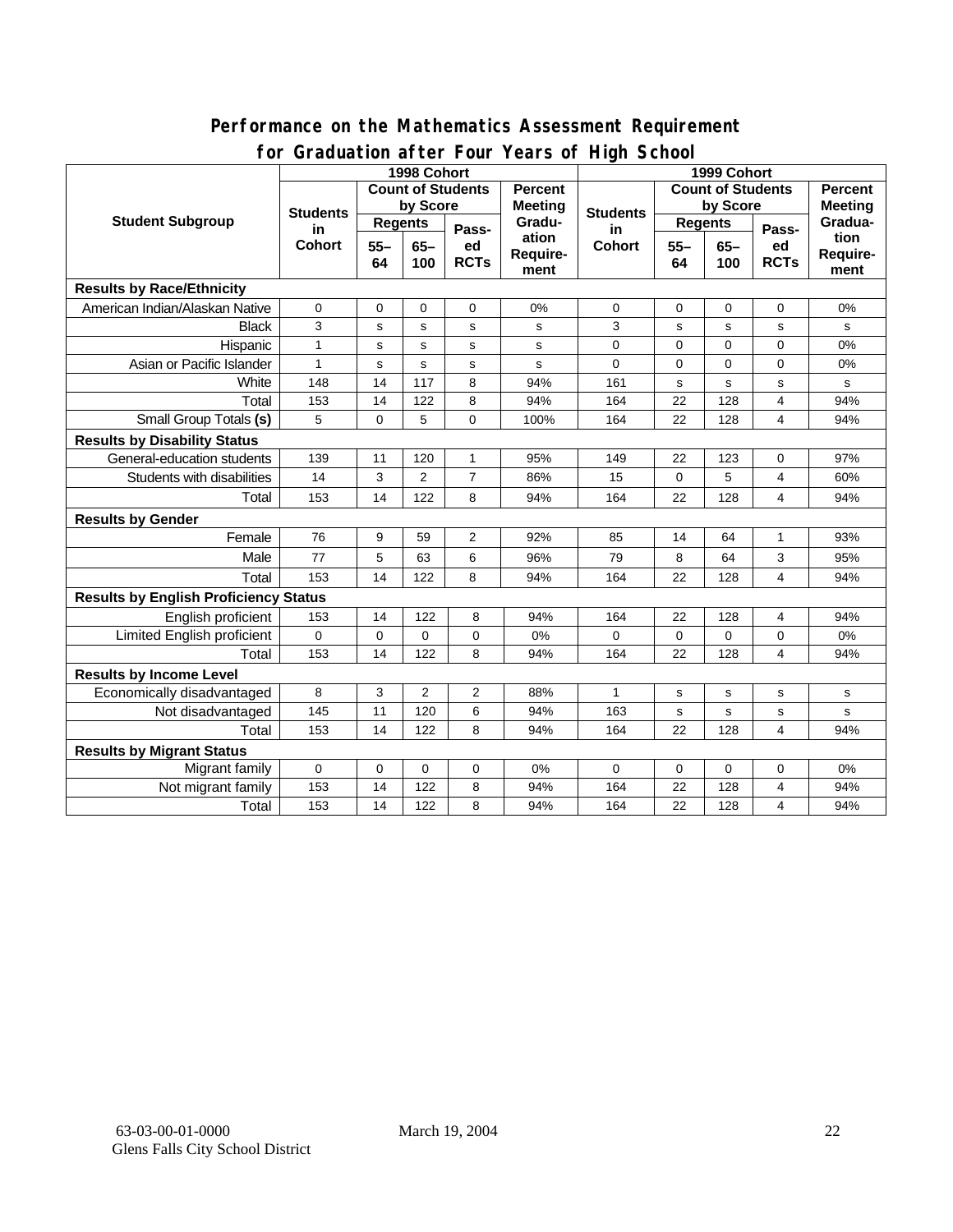## **Cohort Graduation Rates**

Students were counted as graduates in the first two columns of this table if they earned a local diploma with or without a Regents endorsement by June 30<sup>th</sup> of the fourth year after first entering grade 9 and in the second two columns if they earned a local diploma with or without a Regents endorsement by August 31<sup>st</sup> of the fourth year after first entering grade 9. The graduation-rate cohort includes students who transferred to general education development (GED) programs. These students were not counted in the 1998 district accountability cohort for English and mathematics.

|                                              |                                         | 1998 Cohort as of<br>June 30, 2002 | 1998 Cohort as of<br><b>August 31, 2002</b> |                    |  |  |  |  |
|----------------------------------------------|-----------------------------------------|------------------------------------|---------------------------------------------|--------------------|--|--|--|--|
| <b>Student Subgroup</b>                      | <b>Graduation</b><br><b>Rate Cohort</b> | Graduation<br>Rate                 | <b>Graduation</b><br><b>Rate Cohort</b>     | Graduation<br>Rate |  |  |  |  |
| <b>Results by Race/Ethnicity</b>             |                                         |                                    |                                             |                    |  |  |  |  |
| American Indian/Alaskan Native               | 0                                       | 0%                                 | 0                                           | 0%                 |  |  |  |  |
| <b>Black</b>                                 | 3                                       | s                                  | 3                                           | s                  |  |  |  |  |
| Hispanic                                     | 1                                       | s                                  | 1                                           | s                  |  |  |  |  |
| Asian or Pacific Islander                    | 1                                       | s                                  | 1                                           | s                  |  |  |  |  |
| White                                        | 149                                     | 92%                                | 150                                         | 91%                |  |  |  |  |
| Total                                        | 154                                     | 92%                                | 155                                         | 91%                |  |  |  |  |
| Small Group Totals (s)                       | 5                                       | 100%                               | 5                                           | 100%               |  |  |  |  |
| <b>Results by Disability Status</b>          |                                         |                                    |                                             |                    |  |  |  |  |
| General-education students                   | 139                                     | 94%                                | 143                                         | 91%                |  |  |  |  |
| Students with disabilities                   | 15                                      | 80%                                | 12                                          | 92%                |  |  |  |  |
| Total                                        | 154                                     | 92%                                | 155                                         | 91%                |  |  |  |  |
| <b>Results by Gender</b>                     |                                         |                                    |                                             |                    |  |  |  |  |
| Female                                       | 76                                      | 89%                                | 76                                          | 89%                |  |  |  |  |
| Male                                         | 78                                      | 95%                                | 79                                          | 92%                |  |  |  |  |
| Total                                        | 154                                     | 92%                                | 155                                         | 91%                |  |  |  |  |
| <b>Results by English Proficiency Status</b> |                                         |                                    |                                             |                    |  |  |  |  |
| English proficient                           | 154                                     | 92%                                | 155                                         | 91%                |  |  |  |  |
| Limited English proficient                   | $\mathbf 0$                             | 0%                                 | $\mathbf 0$                                 | 0%                 |  |  |  |  |
| Total                                        | 154                                     | 92%                                | 155                                         | 91%                |  |  |  |  |
| <b>Results by Income Level</b>               |                                         |                                    |                                             |                    |  |  |  |  |
| Economically disadvantaged                   | 8                                       | 100%                               | $\overline{7}$                              | 100%               |  |  |  |  |
| Not disadvantaged                            | 146                                     | 92%                                | 148                                         | 91%                |  |  |  |  |
| Total                                        | 154                                     | 92%                                | 155                                         | 91%                |  |  |  |  |
| <b>Results by Migrant Status</b>             |                                         |                                    |                                             |                    |  |  |  |  |
| Migrant family                               | $\mathbf 0$                             | 0%                                 | $\Omega$                                    | 0%                 |  |  |  |  |
| Not migrant family                           | 154                                     | 92%                                | 155                                         | 91%                |  |  |  |  |
| Total                                        | 154                                     | 92%                                | 155                                         | 91%                |  |  |  |  |